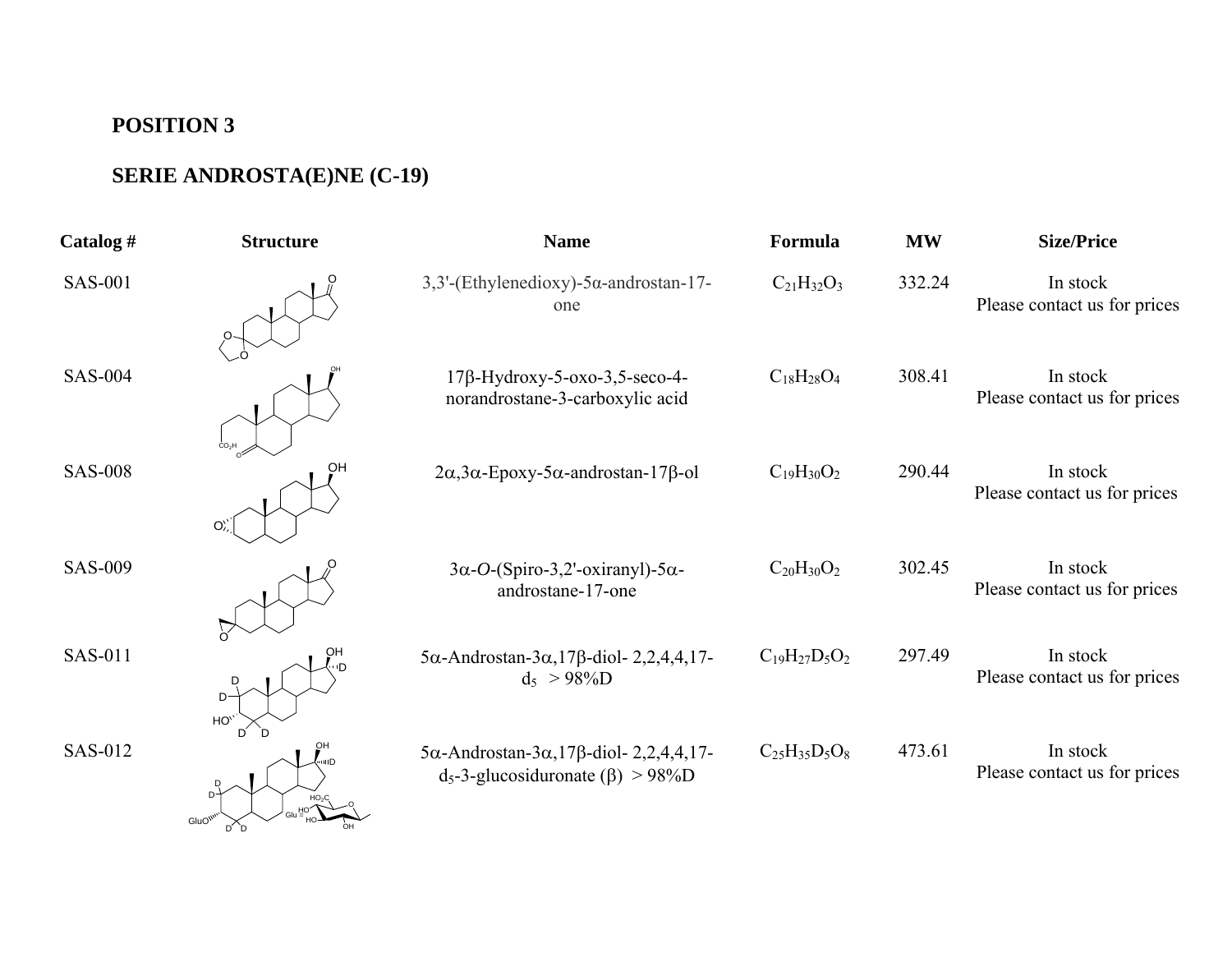| н | $3\beta$ -Fluoro-5 $\alpha$ -androstan-17-one                                   | $C_{19}H_{29}FO$  | 292.4  | In stock<br>Please contact us for prices |
|---|---------------------------------------------------------------------------------|-------------------|--------|------------------------------------------|
|   | $3β$ -Benzyl-3α-hydroxy-5α-androstan-<br>$17$ -one                              | $C_{26}H_{36}O_2$ | 380.56 | In stock<br>Please contact us for prices |
|   | $16, 16$ -Dimethy-3 $\alpha$ -methyloxy-5 $\alpha$ -<br>androstan-17-one        | $C_{22}H_{36}O_2$ | 332.52 | In stock<br>Please contact us for prices |
|   | $3\alpha$ -Allyloxy-5 $\alpha$ -androstan-17-one                                | $C_{22}H_{34}O_2$ | 330.5  | In stock<br>Please contact us for prices |
|   | $3\alpha$ -Hydroxy-3 $\beta$ -methyl-5 $\alpha$ -androstan-<br>$17$ -one        | $C_{20}H_{32}O_2$ | 304.47 | In stock<br>Please contact us for prices |
|   | 3β-O-(Spirotetrahydrofuran-5-oxo-2-<br>yl)- $5\alpha$ -androstan-17-one         | $C_{22}H_{32}O_3$ | 344.49 | In stock<br>Please contact us for prices |
|   | $3\alpha$ -O-(Spirotetrahydrofuran-5-oxo-2-<br>yl)-5 $\alpha$ -androstan-17-one | $C_{22}H_{32}O_3$ | 344.49 | In stock<br>Please contact us for prices |
|   |                                                                                 |                   |        |                                          |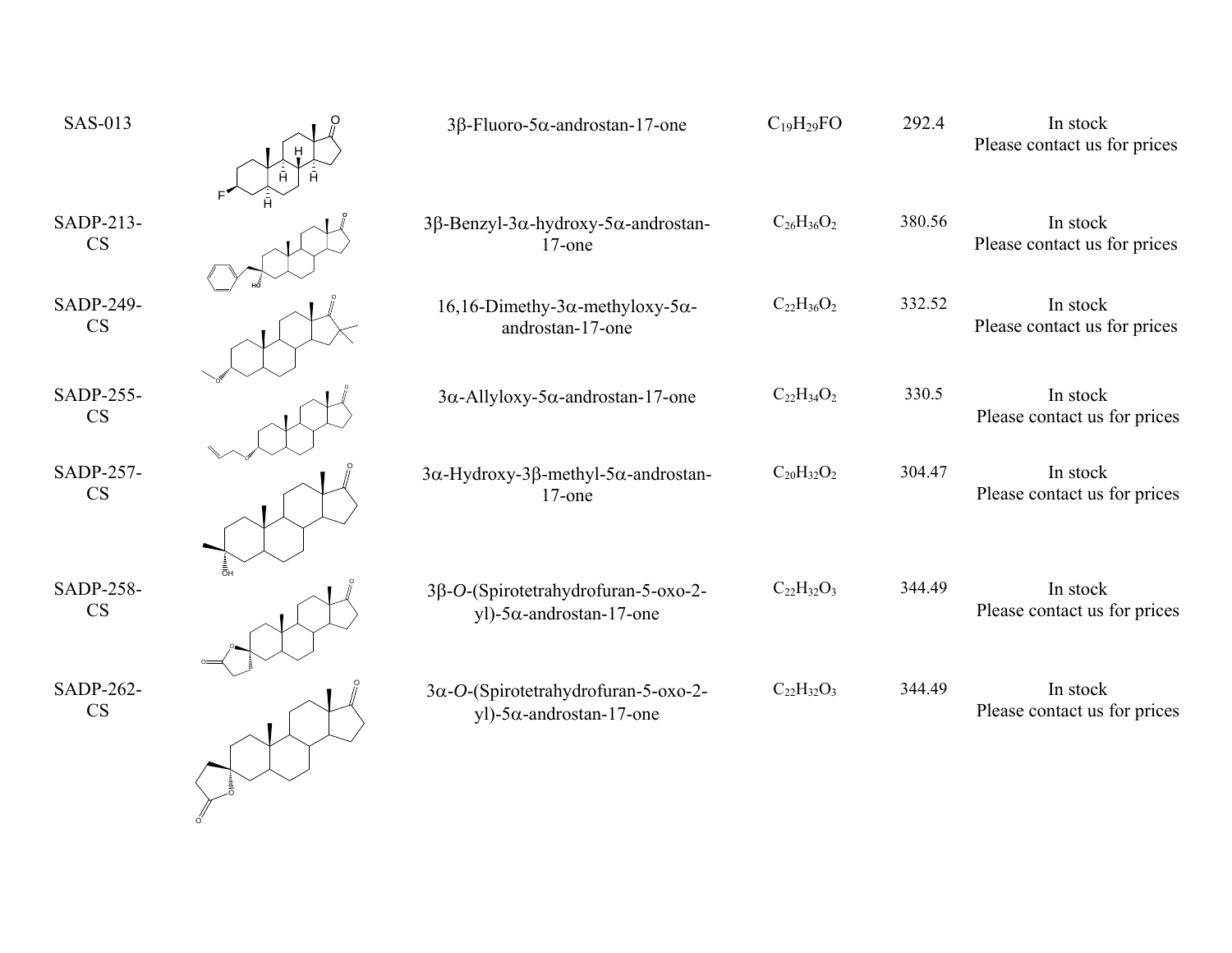| SADP-1-<br>HN | $3\beta$ -Cyclohexylmethyl-5 $\alpha$ -androstan-17-<br>one          | $C_{26}H_{42}O_2$ | 386.6  | In stock<br>Please contact us for prices |
|---------------|----------------------------------------------------------------------|-------------------|--------|------------------------------------------|
| SADP-2-<br>HN | 3β-Cyclohexylmethyl-3α-hydroxy-5α-<br>androstan-17-one               | $C_{26}H_{42}O_2$ | 386.61 | In stock<br>Please contact us for prices |
| SADP-3-<br>HN | $3\beta$ -Ethyloxy-5 $\alpha$ -androstan-17-one                      | $C_{21}H_{34}O_2$ | 318.49 | In stock<br>Please contact us for prices |
| SADP-4-<br>HN | 3β-Propyloxy-5α-androstan-17-one                                     | $C_{22}H_{36}O_2$ | 332.52 | In stock<br>Please contact us for prices |
| SADP-5-<br>HN | $3\beta$ -Dodecanyloxy-5 $\alpha$ -androstan-17-one                  | $C_{31}H_{54}O_2$ | 458.8  | In stock<br>Please contact us for prices |
| SADP-6-<br>HN | $3\beta$ -Hexyloxy-5 $\alpha$ -androstan-17-one                      | $C_{25}H_{42}O_2$ | 374.6  | In stock<br>Please contact us for prices |
| SADP-7-<br>HN | $3\alpha$ -Hydroxy-3 $\beta$ -vinyl-5 $\alpha$ -androstan-17-<br>one | $C_{21}H_{32}O_2$ | 316.48 | In stock<br>Please contact us for prices |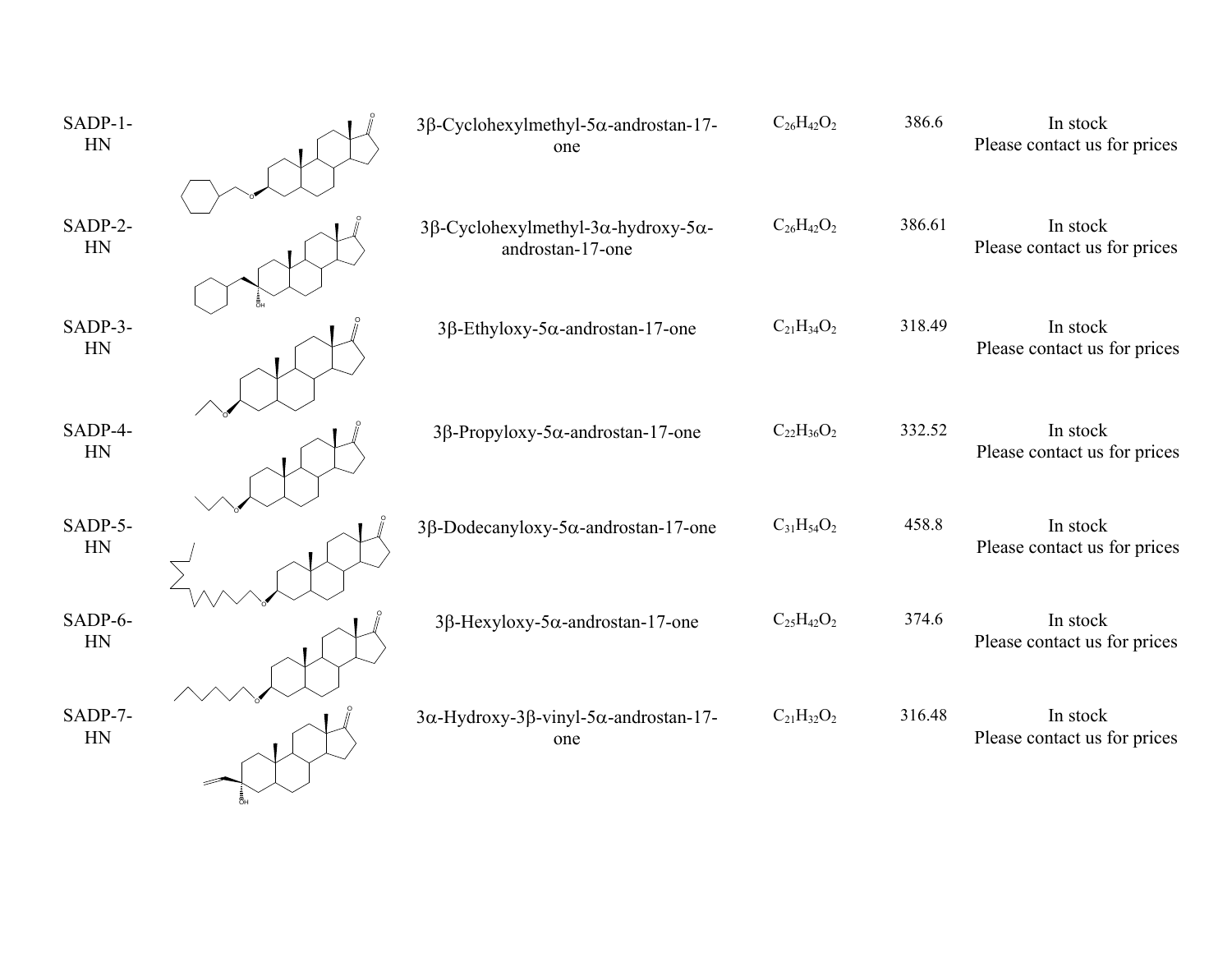| <b>SADP-1001</b> | 3α-Benzyl-3β-hydroxy-5α-androstan-<br>$17$ -one                                                    | $C_{26}H_{36}O_2$   | 380.56 | In stock<br>Please contact us for prices |
|------------------|----------------------------------------------------------------------------------------------------|---------------------|--------|------------------------------------------|
| SADP-1089        | $3\beta$ -(3-Bromopropyl)-3 $\alpha$ -hydroxy-4-<br>androsten-17-one                               | $C_{22}H_{35}BrO_2$ | 411.42 | In stock<br>Please contact us for prices |
| SADP-1093        | $(2^{\prime}R, S)$ -3 $\alpha$ - $(2^{\prime}$ -Hydroxypropyl)oxy-5 $\alpha$ -<br>androstan-17-one | $C_{22}H_{36}O_3$   | 304.47 | In stock<br>Please contact us for prices |
| SADP-1099        | $3\alpha$ -Methoxy-5 $\alpha$ -androstan-17-one                                                    | $C_{20}H_{32}O_2$   | 304.47 | In stock<br>Please contact us for prices |
| <b>SADP-1100</b> | 3β-Hydroxy-3α-(3-hydroxypropyl)- $5\alpha$ -<br>androstan-17-one                                   | $C_{22}H_{36}O_3$   | 348.52 | In stock<br>Please contact us for prices |
| SADP-<br>1109-CS | 3β-Hydroxy-3α-propyl-5α-androstan-<br>$17$ -one                                                    | $C_{22}H_{36}O_2$   | 332.52 | In stock<br>Please contact us for prices |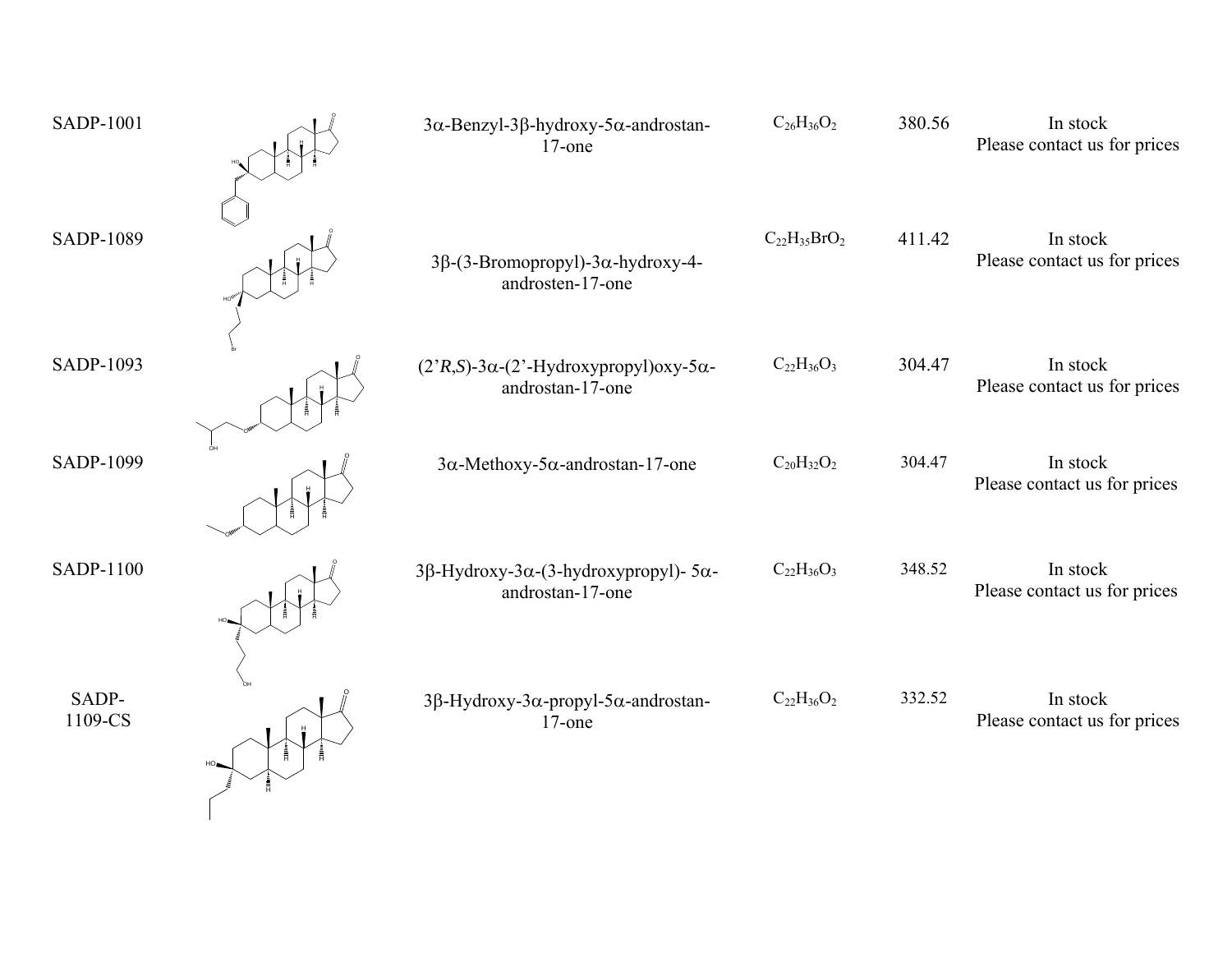| SADP-1113        |              | $3\beta$ -Allyl-3 $\alpha$ -hydroxy-5 $\alpha$ -androstan-17-<br>one     | $C_{22}H_{34}O_2$   | 330.50 | In stock<br>Please contact us for prices |
|------------------|--------------|--------------------------------------------------------------------------|---------------------|--------|------------------------------------------|
| SADP-1254        |              | $3\beta$ -Benzyl-5 $\alpha$ -androstan-3 $\alpha$ ,17 $\beta$ -diol      | $C_{26}H_{38}O_2$   | 382.58 | In stock<br>Please contact us for prices |
| <b>SADP-1255</b> | $H_3C(H_2C)$ | 3β-Dodecanyl-3α-hydroxy-5α-<br>androstan-17-one                          | $C_{31}H_{54}O_2$   | 458.76 | In stock<br>Please contact us for prices |
| SADP-1256        | $H_3C(H_2C)$ | $3\beta$ -Hexyl-3 $\alpha$ -hydroxy-5 $\alpha$ -androstan-17-<br>one     | $C_{25}H_{42}O_2$   | 374.32 | In stock<br>Please contact us for prices |
| <b>SADP-1258</b> |              | $3\alpha$ -Hydroxy-3 $\beta$ -phenyl-5 $\alpha$ -androstan-<br>$17$ -one | $C_{25}H_{34}O_2$   | 366.54 | In stock<br>Please contact us for prices |
| SADP-1259        |              | 3β-Hydroxy-3α-phenyl-5α-androstan-<br>$17$ -one                          | $C_{25}H_{34}O_2$   | 366.54 | In stock<br>Please contact us for prices |
| SADP-1329        |              | 3β-Sulfamoyloxy-5-androsten-17-one                                       | $C_{19}H_{29}NSO_4$ | 367.50 | In stock<br>Please contact us for prices |

H2NO2SO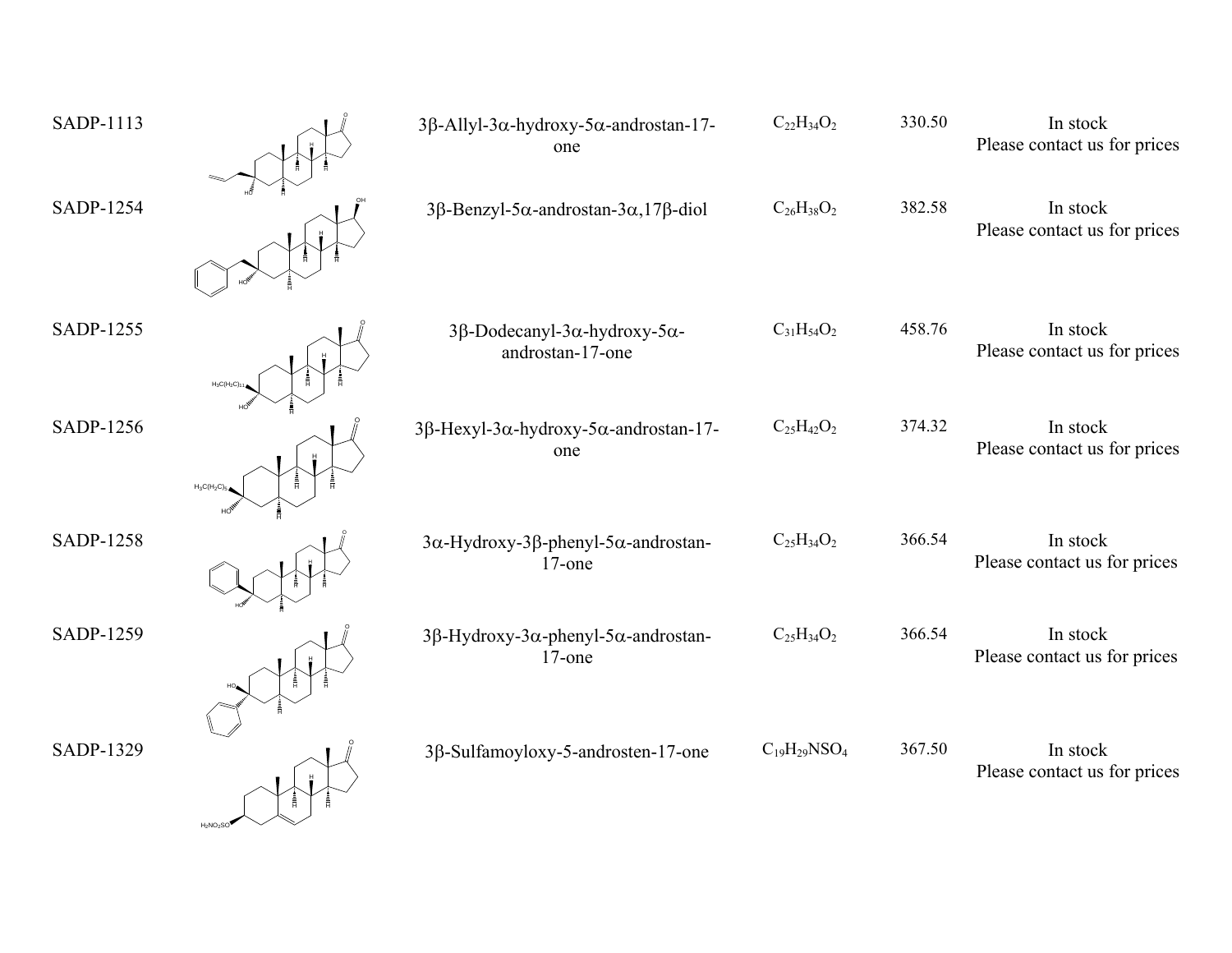| SADP-1332        |                   | 3β-Sulfamoyloxy-5-androsten-17β-ol                     | $C_{19}H_{31}NO_4S$ | 369.52 | In stock<br>Please contact us for prices |
|------------------|-------------------|--------------------------------------------------------|---------------------|--------|------------------------------------------|
| SADP-1378        | $H_2NO_2S$        | $3β$ -Benzyl-3α-methoxy-5α-androstan-<br>$17\beta$ -ol | $C_{27}H_{40}O_2$   | 396.61 | In stock<br>Please contact us for prices |
| SADP-1379        |                   | $3β$ -Benzyl-3α-methoxy-5α-androstan-<br>$17$ -one     | $C_{27}H_{38}O_2$   | 394.59 | In stock<br>Please contact us for prices |
| SADP-<br>1380-CS |                   | $3β$ -Benzyloxy-5α-androstan-17β-ol                    | $C_2H_3O_2$         | 382.58 | In stock<br>Please contact us for prices |
| SADP-<br>1473-D  | $H_3C(H_2C)_3$    | 3β-Butyl-3α-hydroxy-5α-androstan-17-<br>one            | $C_{23}H_{38}O_2$   | 346.55 | In stock<br>Please contact us for prices |
| SADP-<br>1475-D  | $H_3C(H_2C)_{74}$ | 3α-Hydroxy-3β-octyl-5α-androstan-17-<br>one            | $C_{27}H_{46}O_2$   | 402.65 | In stock<br>Please contact us for prices |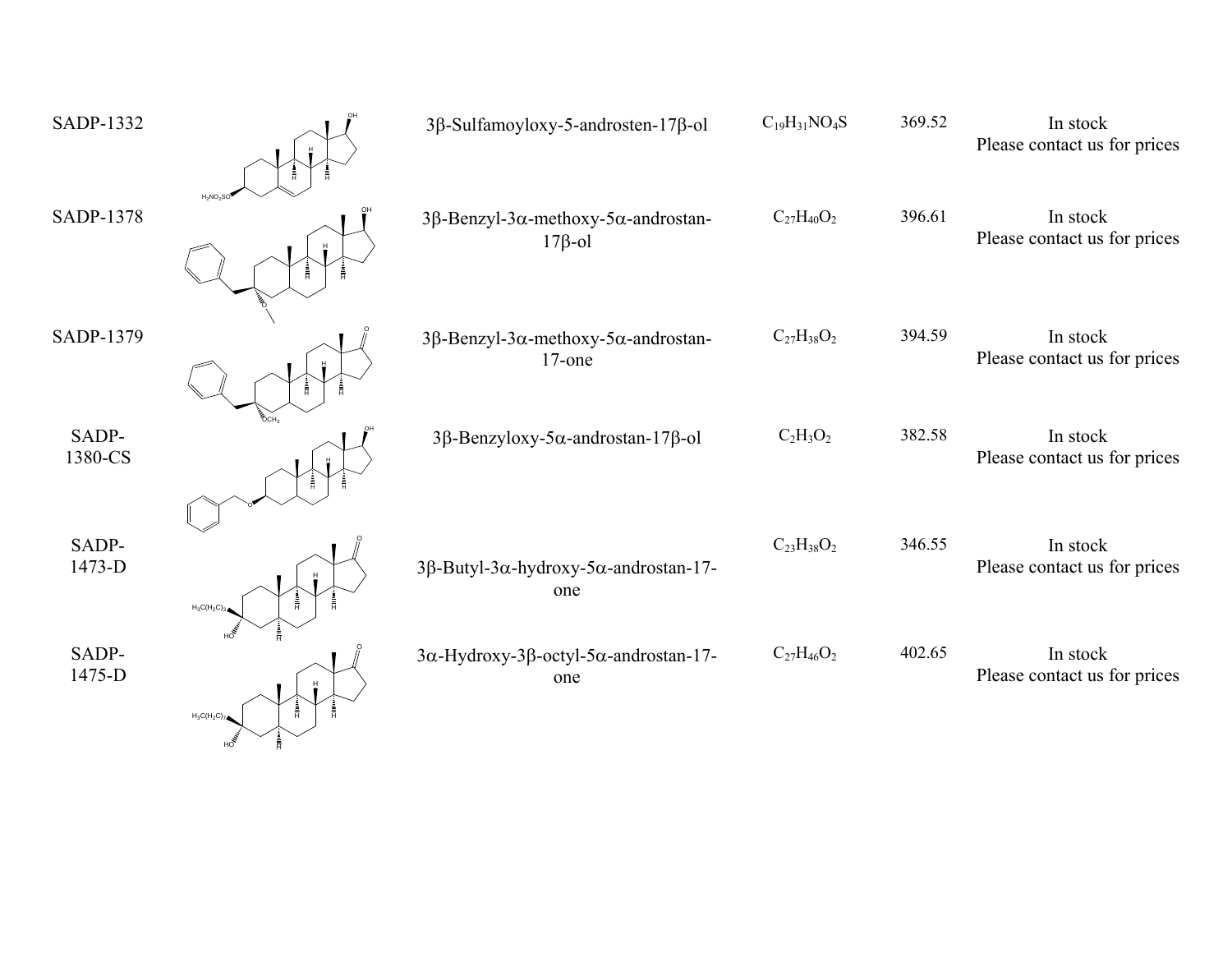| SADP-<br>1478-D |                 | $3\beta$ -(2-Butyl)-3 $\alpha$ -hydroxy -5 $\alpha$ -<br>androstan-17-one                      | $C_{23}H_{38}O_2$  | 346.55 | In stock<br>Please contact us for prices |
|-----------------|-----------------|------------------------------------------------------------------------------------------------|--------------------|--------|------------------------------------------|
| SADP-<br>1481-D |                 | $3β$ -Cyclohexyl-3α-hydroxy-5α-<br>androstan-17-one                                            | $C_{25}H_{40}O_2$  | 372.58 | In stock<br>Please contact us for prices |
| SADP-<br>1486-D |                 | 3β-tert-Butyl-3α-hydroxy 5α-<br>androstan-17-one                                               | $C_{23}H_{38}O_2$  | 346.55 | In stock<br>Please contact us for prices |
| SADP-<br>1488-B | $H_3C(H_2C)_5C$ | $3β$ -Benzyl-3α-hexyloxy-5α-androstan-<br>$17$ -one                                            | $C_{32}H_{48}O_2$  | 464.72 | In stock<br>Please contact us for prices |
| SADP-<br>1492-D |                 | $3\alpha$ -Hydroxy-3 $\beta$ -(N-<br>propylaminomethyl)- $5\alpha$ -androstan-17-<br>one       | $C_{23}H_{39}NO_2$ | 361.56 | In stock<br>Please contact us for prices |
| SADP-<br>1493-D |                 | $3α$ -Hydroxy-3β-[(N-propyl-N-<br>propylcarbonyl)aminomethyl]- $5\alpha$ -<br>androstan-17-one | $C_{27}H_{45}NO_2$ | 431.65 | In stock<br>Please contact us for prices |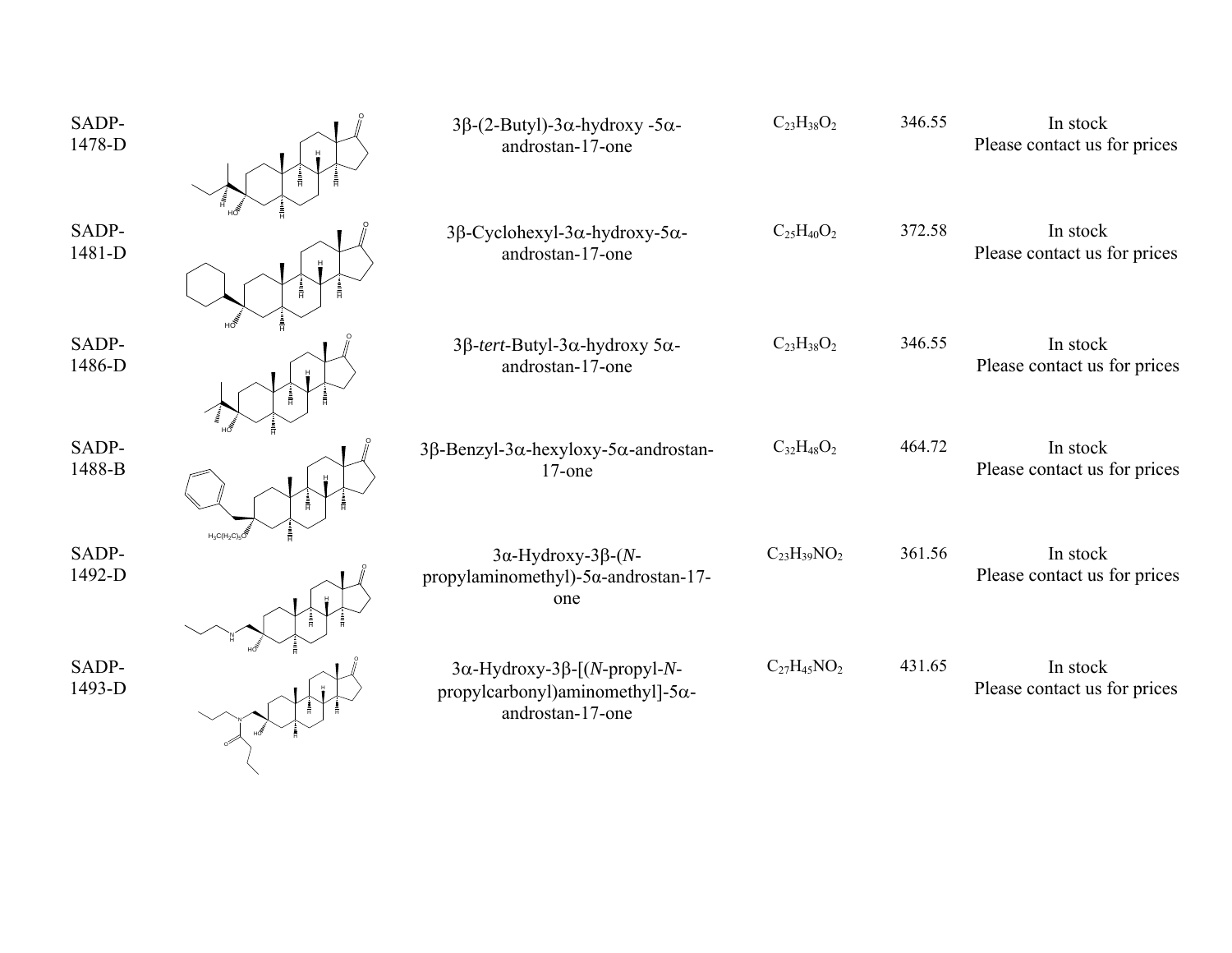| SADP-<br>1494-D | $3\alpha$ -Hydroxy-3 $\beta$ -[(N-pentyl-N-<br>propylcarbonyl)aminomethyl]- $5\alpha$ -<br>androstan-17-one | $C_{29}H_{49}NO_3$ | 459.70 | In stock<br>Please contact us for prices |
|-----------------|-------------------------------------------------------------------------------------------------------------|--------------------|--------|------------------------------------------|
| SADP-<br>1495-D | $3\alpha$ -Hydroxy-3 $\beta$ -[(N-octyl-N-<br>propylcarbonyl)aminomethyl]- $5\alpha$ -<br>androstan-17-one  | $C_{32}H_{55}NO_2$ | 501.78 | In stock<br>Please contact us for prices |
| SADP-<br>1497-D | $3\alpha$ -Hydroxy-3 $\beta$ -(N-<br>pentylaminomethyl)- $5\alpha$ -androstan-17-<br>one                    | $C_{25}H_{43}NO_2$ | 389.61 | In stock<br>Please contact us for prices |
| SADP-<br>1498-D | $3\alpha$ -Hydroxy-3 $\beta$ -[(N-pentyl-N-<br>propylcarbonyl)aminomethyl]- $5\alpha$ -<br>androstan-17-one | $C_{29}H_{49}NO_2$ | 389.62 | In stock<br>Please contact us for prices |
| SADP-<br>1499-D | $3\alpha$ -Hydroxy-3 $\beta$ -[(N-pentyl-N-<br>pentylcarbonyl)aminomethyl]- $5\alpha$ -<br>androstan-17-one | $C_{31}H_{53}NO_3$ | 486.59 | In stock<br>Please contact us for prices |
| SADP-<br>1500-D | $3\alpha$ -Hydroxy-3 $\beta$ -[(N-octyl-N-<br>pentylcarbonyl)aminomethyl]- $5\alpha$ -<br>androstan-17-one  | $C_{34}H_{59}NO_3$ | 529.84 | In stock<br>Please contact us for prices |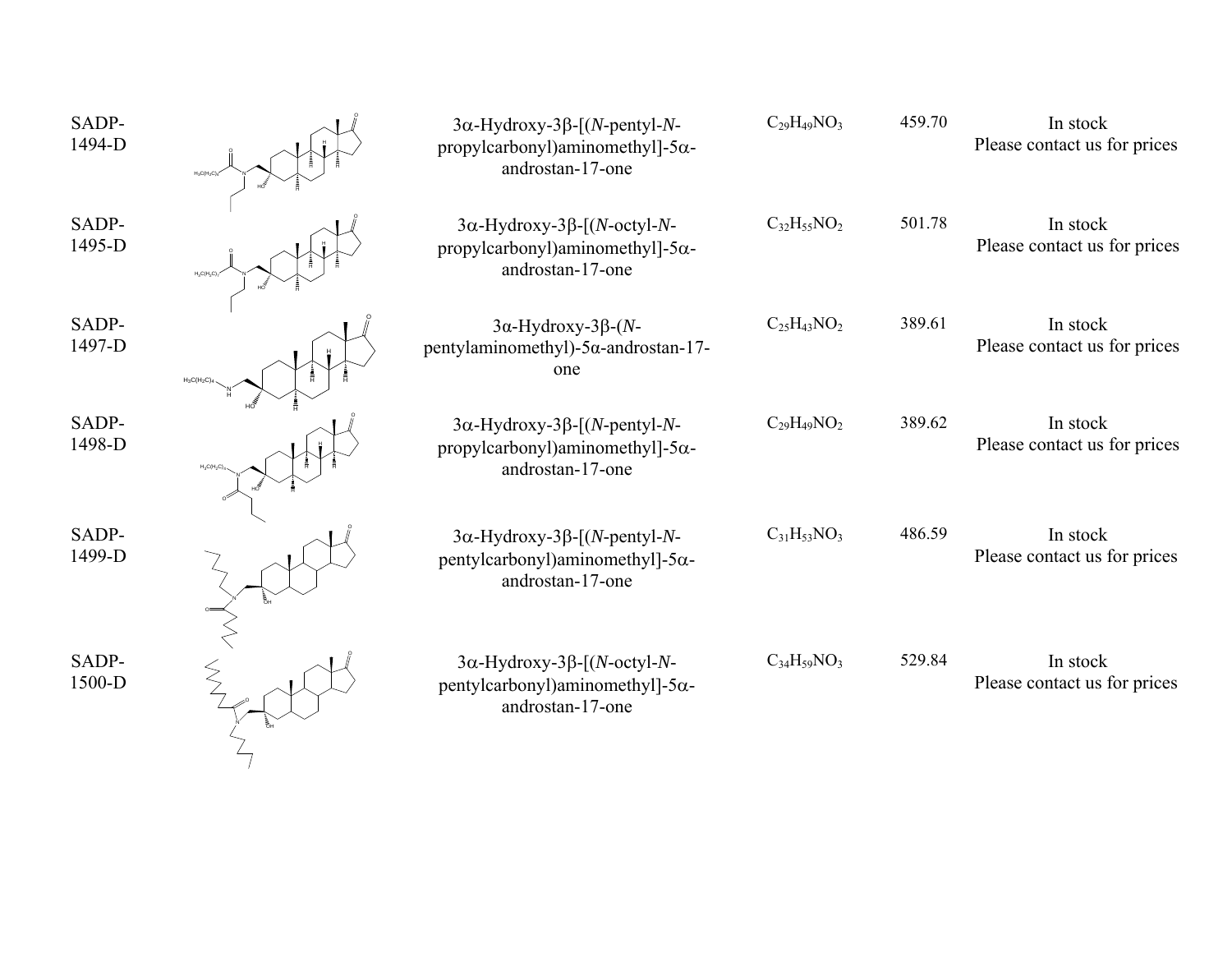| SADP-<br>1503-D | $3\alpha$ -Hydroxy-3 $\beta$ -[(N-octyl-N-<br>propylcarbonyl)aminomethyl]- $5\alpha$ -<br>androstan-17-one | $C_{32}H_{55}NO_3$ | 501.79 | In stock<br>Please contact us for prices |
|-----------------|------------------------------------------------------------------------------------------------------------|--------------------|--------|------------------------------------------|
| SADP-<br>1504-D | $3\alpha$ -Hydroxy-3 $\beta$ -[(N-octyl-N-<br>pentylcarbonyl)aminomethyl]- $5\alpha$ -<br>androstan-17-one | $C_{34}H_{59}NO_3$ | 529.84 | In stock<br>Please contact us for prices |
| SADP-<br>1505-D | $3\alpha$ -Hydroxy-3 $\beta$ -[(N-octyl-N-<br>octylcarbonyl)aminomethyl]- $5\alpha$ -<br>androstan-17-one  | $C_{37}H_{65}NO_3$ | 571.92 | In stock<br>Please contact us for prices |
| SADP-<br>1507-D | $3\beta$ -[(N-Benzyl-N-<br>pentylcarbonyl)aminomethyl]- $3\alpha$ -<br>hydroxy $5\alpha$ -androstan-17-one | $C_{33}H_{49}NO_3$ | 507.75 | In stock<br>Please contact us for prices |
| SADP-<br>1508-D | $\beta$ -[(N-Benzyl-N-<br>pentylcarbonyl)aminomethyl]- $3\alpha$ -<br>hydroxy-5 $\alpha$ -androstan-17-one | $C_{27}H_{39}NO_2$ | 409.60 | In stock<br>Please contact us for prices |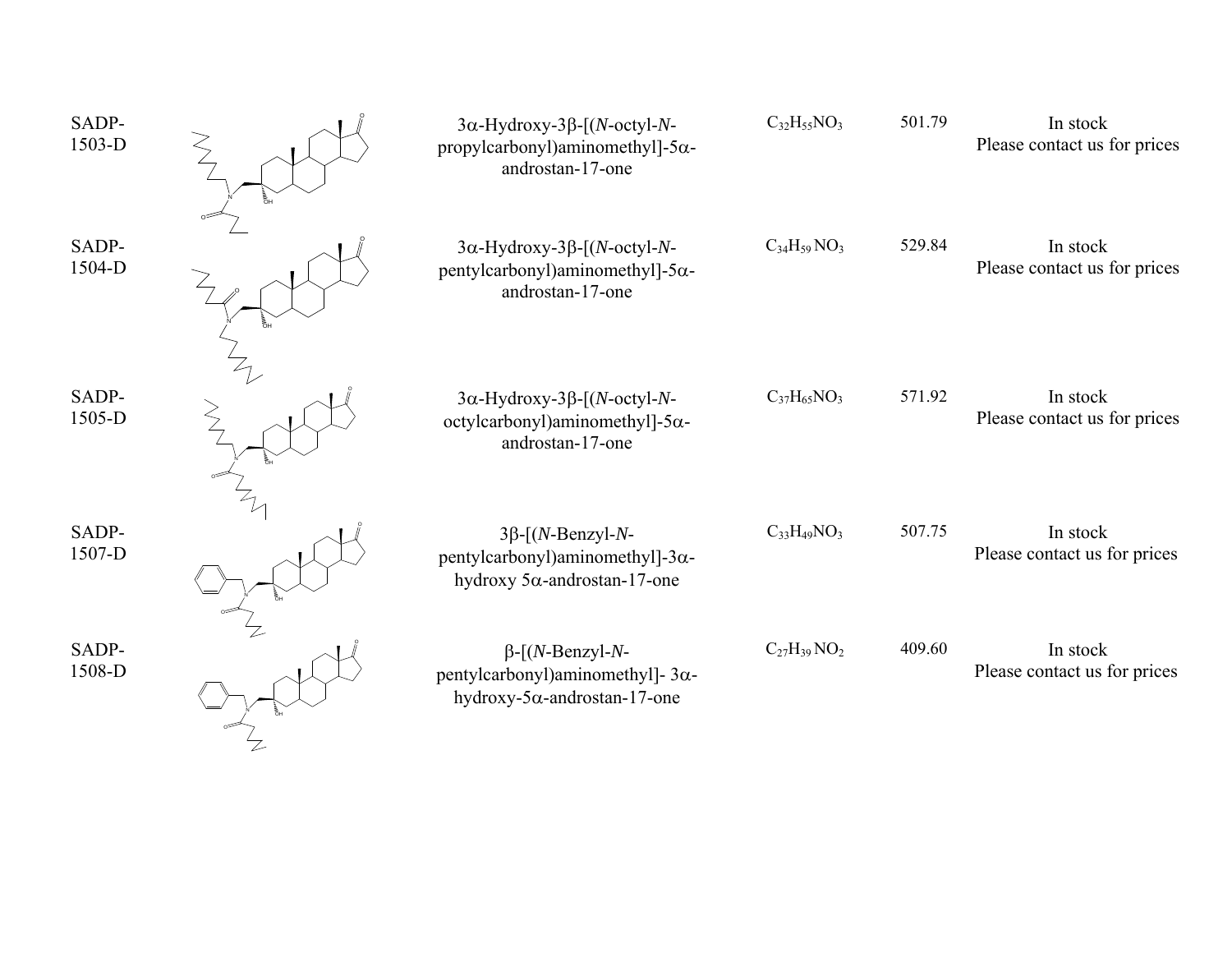| SADP-<br>1509-D  | 3β-(N-Benzylaminomethyl)-3α-<br>hydroxy-5 $\alpha$ -androstan-17-one                | $C_{28}H_{40}O_2$   | 408.62 | In stock<br>Please contact us for prices |
|------------------|-------------------------------------------------------------------------------------|---------------------|--------|------------------------------------------|
| SADP-            | $3\alpha$ -Hydroxy-3 $\beta$ -(3-phenyl)propyl-5 $\alpha$ -                         | $C_{29}H_{42}O_2$   | 422.64 | In stock                                 |
| $1523-B$         | androstan-17-one                                                                    |                     |        | Please contact us for prices             |
| <b>SADP-1527</b> | 3β-Phenyl-3α-propyloxy-5α-androstan-<br>$17$ -one                                   | $C_{29}H_{42}O_2$   | 422.64 | In stock<br>Please contact us for prices |
| SADP-<br>1560-B  | $17\alpha$ -Benzyl-3 $\beta$ -sulfamoyloxy-5 $\alpha$ -<br>androstan- $17\beta$ -ol | $C_{26}H_{39}NO_4S$ | 461.65 | In stock<br>Please contact us for prices |
| SADP-<br>1626-D  | $3\beta$ -(2-Cyclohexyl)ethyl-3 $\alpha$ -methoxy-<br>$5\alpha$ -androstan-17-one   | $C_{28}H_{46}O_2$   | 414.68 | In stock<br>Please contact us for prices |
| SADP-<br>1681-D  | $3\alpha$ -Ethoxy-5 $\alpha$ -androstan-17-one                                      | $C_{21}H_{34}O_2$   | 318.50 | In stock<br>Please contact us for prices |
| SADP-<br>1682-D  | $3\alpha$ -Propyloxy-5 $\alpha$ -androstan-17-one                                   | $C_{22}H_{36}O_2$   | 332.52 | In stock<br>Please contact us for prices |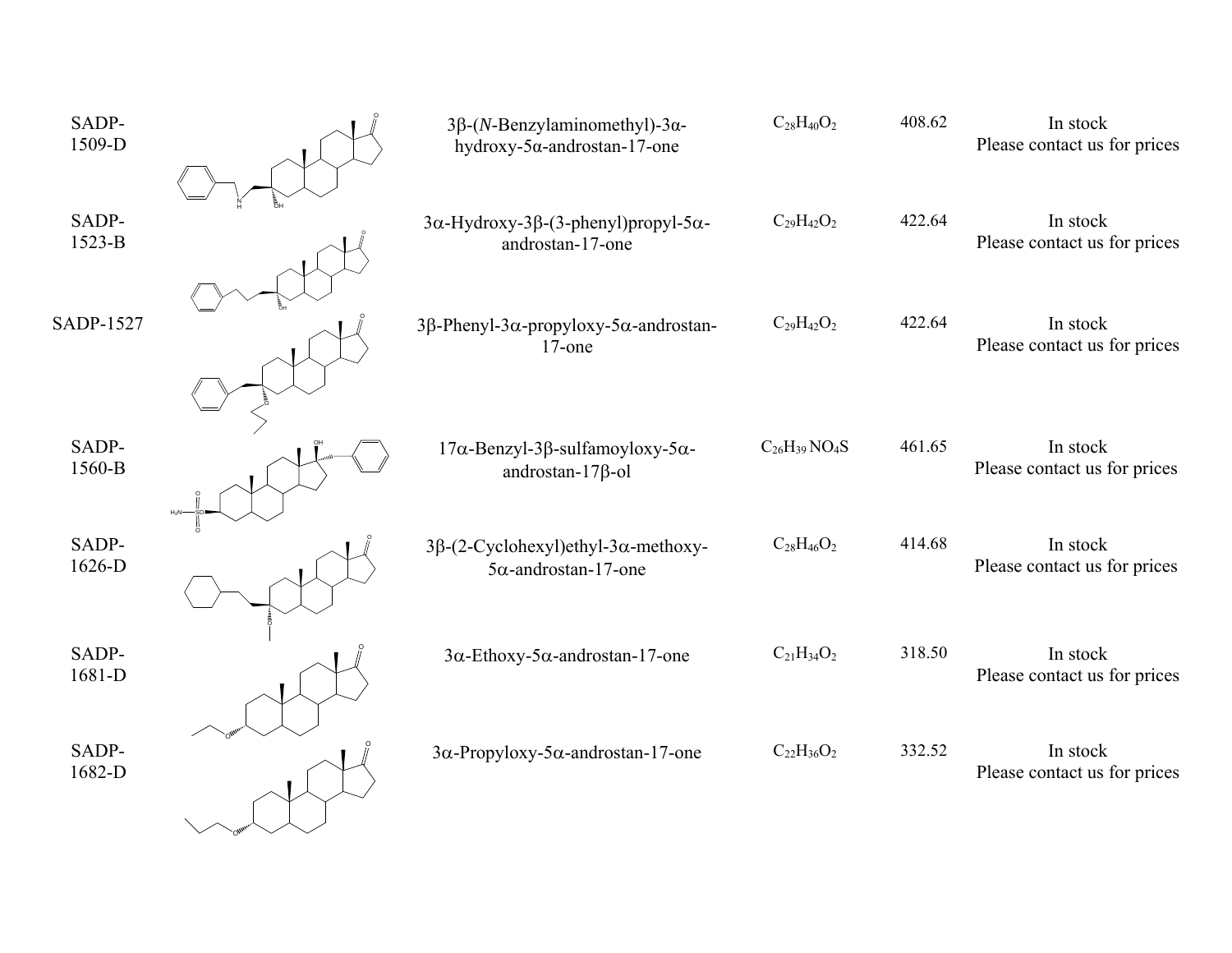| SADP-<br>1725-D |         | $3\alpha$ -Hexyloxy-5 $\alpha$ -androstan-17-one                                                                        | $C_{25}H_{42}O_2$   | 374.61 | In stock<br>Please contact us for prices |
|-----------------|---------|-------------------------------------------------------------------------------------------------------------------------|---------------------|--------|------------------------------------------|
| SADP-1749       |         | 3β-Phenylethyl-3α-methoxy-5α-<br>androstan-17-one                                                                       | $C_{28}H_{40}O_2$   | 408.62 | In stock<br>Please contact us for prices |
| SADP-<br>1782-D |         | $3\beta$ -[(N-Undecanyl-N-tert-<br>butylmethylcarbonyl)aminomethyl]-<br>$3\alpha$ -hydroxy-5 $\alpha$ -androstan-17-one | $C_{37}H_{65}NO_3$  | 571.50 | In stock<br>Please contact us for prices |
| SADP-<br>1795-D |         | $3\alpha$ -Hydroxy-3 $\beta$ -[(N-octyl-N-<br>ethylcarbonyl)aminomethyl]-5α-<br>androstan-17-one                        | $C_{31}H_{53}NO_3$  | 487.76 | In stock<br>Please contact us for prices |
| SADP-<br>1827-C |         | $3\beta$ , 17 $\alpha$ -Dibenzyl-5 $\alpha$ -androstan-3 $\alpha$ -17 $\beta$ -<br>diol                                 | $C_{33}H_{44}O_2$   | 472.33 | In stock<br>Please contact us for prices |
| SADP-<br>1829-B | $H_2N-$ | $17\alpha$ -Benzyl-3 $\alpha$ -sulfamoyloxy-5 $\alpha$ -<br>androstan- $17\beta$ -ol                                    | $C_{26}H_{39}NO_4S$ | 461.66 | In stock<br>Please contact us for prices |

O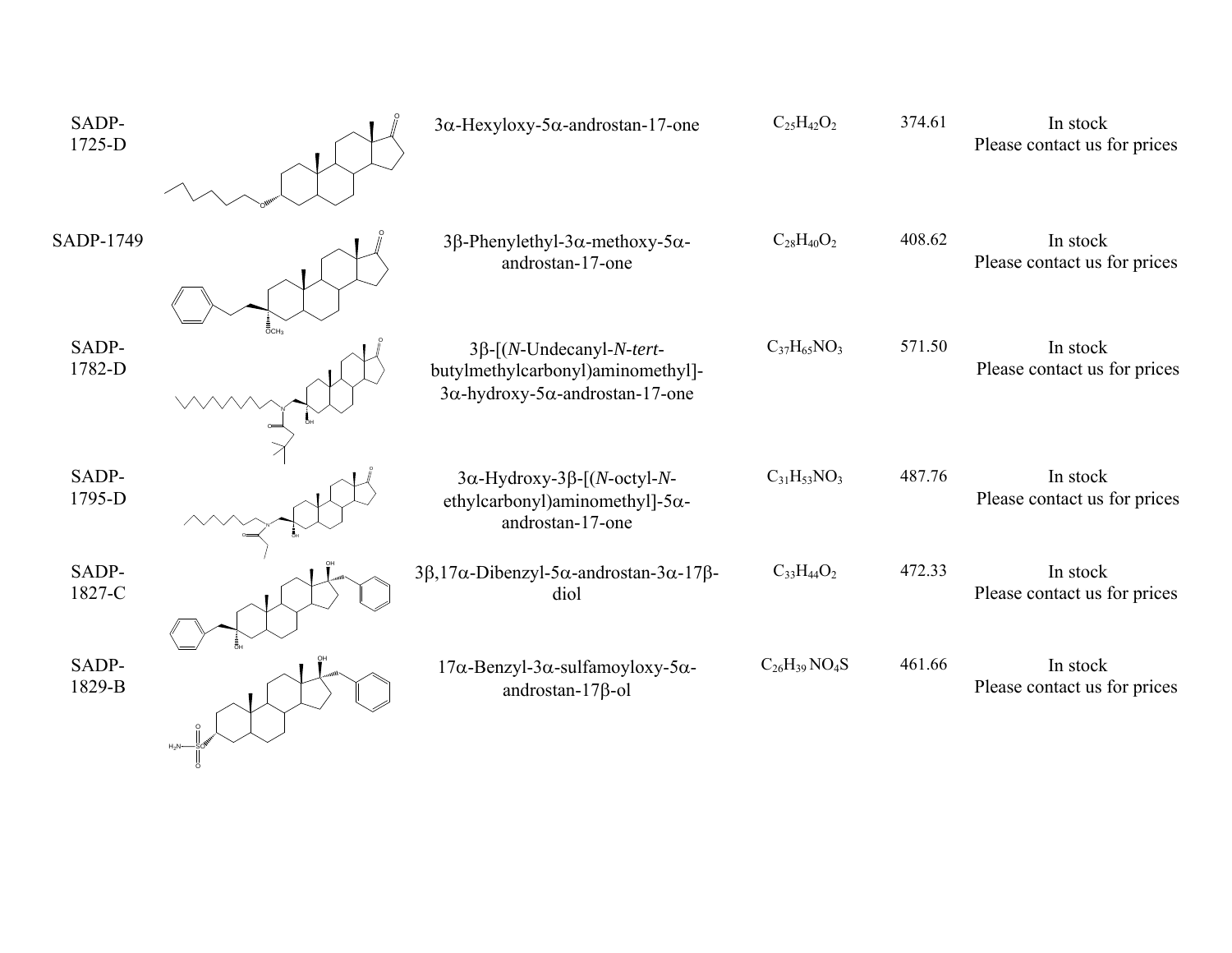| SADP-<br>1855-D |                                                 | $3\alpha$ -Hydroxy-3 $\beta$ -[(N-Tridecanyl-N-(2-<br>ethyl)butylcarbonyl)aminomethyl]-<br>$-5\alpha$ -androstan-17-one | $C_{40}H_{71}NO_3$      | 614.01 | In stock<br>Please contact us for prices |
|-----------------|-------------------------------------------------|-------------------------------------------------------------------------------------------------------------------------|-------------------------|--------|------------------------------------------|
| SADP-<br>1856-D |                                                 | $3\alpha$ -Hydroxy-3 $\beta$ -[(N-octadecanyl-N-<br>cyclobutylcarbonyl)aminomethyl]-<br>$-5\alpha$ -androstan-17-one    | $C_{43}H_{75}NO_3$      | 654.06 | In stock<br>Please contact us for prices |
| SADP-1939       |                                                 | $3\beta$ , 17 $\alpha$ -Dibenzyl-3 $\alpha$ -17 $\beta$ -bis(methoxy)-<br>$5\alpha$ -androstane                         | $C_{35}H_{48}O_2$       | 500.76 | In stock<br>Please contact us for prices |
| SADP-<br>2004-D |                                                 | 3β-Sulfamoyloxy-5α-androstan-17β-ol<br>(Androstanediol 3-monosulfamate)                                                 | $C_{19}H_{33}NO_4S$     | 371.54 | In stock<br>Please contact us for prices |
| SADP-<br>2005-D | $H_2NO_2SC$<br>OSO <sub>2</sub> NH <sub>2</sub> | $3\beta$ , 17 $\beta$ -Bis-sulfamoyloxy-5 $\alpha$ -<br>androstane (Androstanediol disulfamate)                         | $C_{19}H_{34}N_2O_6S_2$ | 450.62 | In stock<br>Please contact us for prices |
| SADP-<br>2006-D | $H_2NO_2SC$<br>$H_2NO_2SO$                      | $3\beta$ -Sulfamoyloxy-5 $\alpha$ -androstan-17-one<br>(Androsterone-3-sulfamate)                                       | $C_{19}H_{31}NO_4S$     | 369.52 | In stock<br>Please contact us for prices |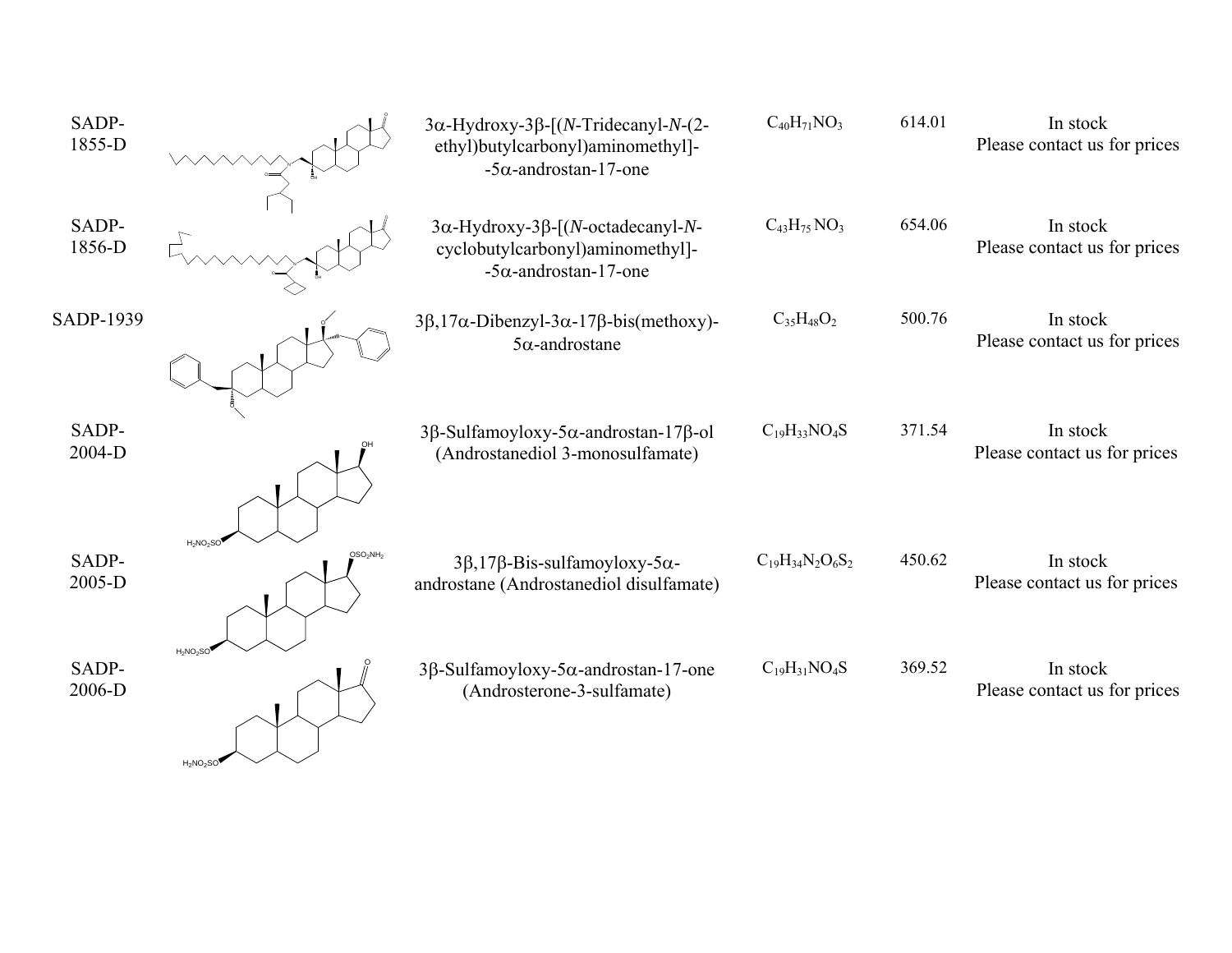| SADP-<br>2008-D   |                                                 | $3\alpha$ -Sulfamoyloxy-5 $\alpha$ -androstan-17-one<br>(EpiAndrosterone-3-sulfamate)                                | $C_{19}H_{31}NO_4S$     | 369.52 | In stock<br>Please contact us for prices |
|-------------------|-------------------------------------------------|----------------------------------------------------------------------------------------------------------------------|-------------------------|--------|------------------------------------------|
| SADP-<br>2009-D   | $H_2NO_2SO$<br>OSO <sub>2</sub> NH <sub>2</sub> | $17\beta$ -Sulfamoyloxy-5 $\alpha$ -androstan-3 $\alpha$ -ol                                                         | $C_{19}H_{33}NO_4S$     | 371.54 | In stock<br>Please contact us for prices |
| SADP-<br>2010-D   |                                                 | $3\alpha$ -Sulfamoyloxy-5 $\alpha$ -androstan-17 $\beta$ -ol                                                         | $C_{19}H_{33}NO_4S$     | 371.54 | In stock<br>Please contact us for prices |
| SADP-<br>$2011-D$ | $H_2NO_2SO$<br>OSO <sub>2</sub> NH <sub>2</sub> | $3\alpha$ , 17 $\beta$ -Disulfamoyloxy-5 $\alpha$ -androstane                                                        | $C_{19}H_{34}N_2O_6S_2$ | 450.62 | In stock<br>Please contact us for prices |
| SADP-<br>2770-1   | $H_2NO_2SC$                                     | $3\beta$ -[(N-Adamantylmethyl-N-<br>ethylcarbonyl)aminomethyl]- $3\alpha$ -<br>hydroxy-5 $\alpha$ -androstan-17-one  | $C_{34}H_{53}NO_3$      | 523.80 | In stock<br>Please contact us for prices |
| SADP-<br>2778-1   |                                                 | $3\beta$ -[(N-Adamantylmethyl-N-<br>propylcarbonyl)aminomethyl]- $3\alpha$ -<br>hydroxy-5 $\alpha$ -androstan-17-one | $C_{35}H_{55}NO_3$      | 537.82 | In stock<br>Please contact us for prices |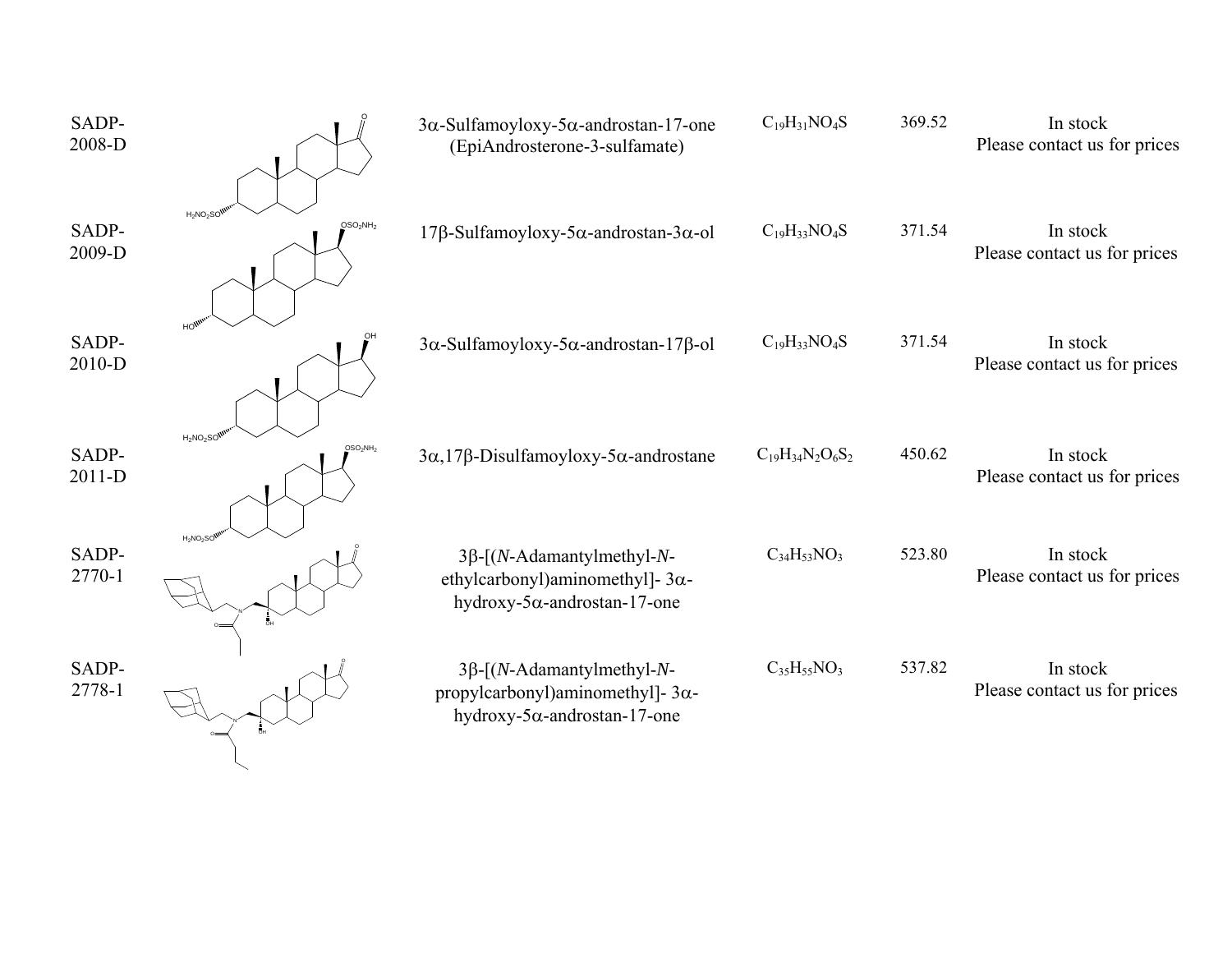| SADP-<br>2780-1  | $3\beta$ -[(N-Adamantylmethyl-N-<br>butylcarbonyl)aminomethyl]- $3\alpha$ -<br>hydroxy-5 $\alpha$ -androstan-17-one        | $C_{35}H_{57}NO_2$ | 523.83 | In stock<br>Please contact us for prices |
|------------------|----------------------------------------------------------------------------------------------------------------------------|--------------------|--------|------------------------------------------|
| SADP-<br>2781-1  | $3\beta$ -[(N-Adamantylmethyl-N-<br>pentylcarbonyl)aminomethyl]- $3\alpha$ -<br>hydroxy-5 $\alpha$ -androstan-17-one       | $C_{36}H_{59}NO_2$ | 537.86 | In stock<br>Please contact us for prices |
| <b>SADP-2921</b> | $3\beta$ -[(N-Cyclohexylmethyl-N-<br>cyclopropylcarbonyl)aminomethyl]- $3\alpha$ -<br>hydroxy-5 $\alpha$ -androstan-17-one | $C_{31}H_{49}NO_3$ | 483.73 | In stock<br>Please contact us for prices |
| SADP-<br>4381-1  | $16, 16$ -Dimethyl-3 $\alpha$ -methoxy-5 $\alpha$ -<br>androstan- $17\beta$ -ol                                            | $C_{22}H_{38}O_2$  | 334.54 | In stock<br>Please contact us for prices |
| SADP-<br>4449-1  | $16, 16$ -Diallyl-3 $\beta$ -allyloxy-5 $\alpha$ -<br>androstan- $17\beta$ -ol                                             | $C_{28}H_{44}O_2$  | 412.65 | In stock<br>Please contact us for prices |
| SADP-<br>4450-1  | $16, 16$ -Dimethyl-5 $\alpha$ -androstan-3 $\beta$ ,17 $\beta$ -<br>diol                                                   | $C_{21}H_{36}O_2$  | 320.51 | In stock<br>Please contact us for prices |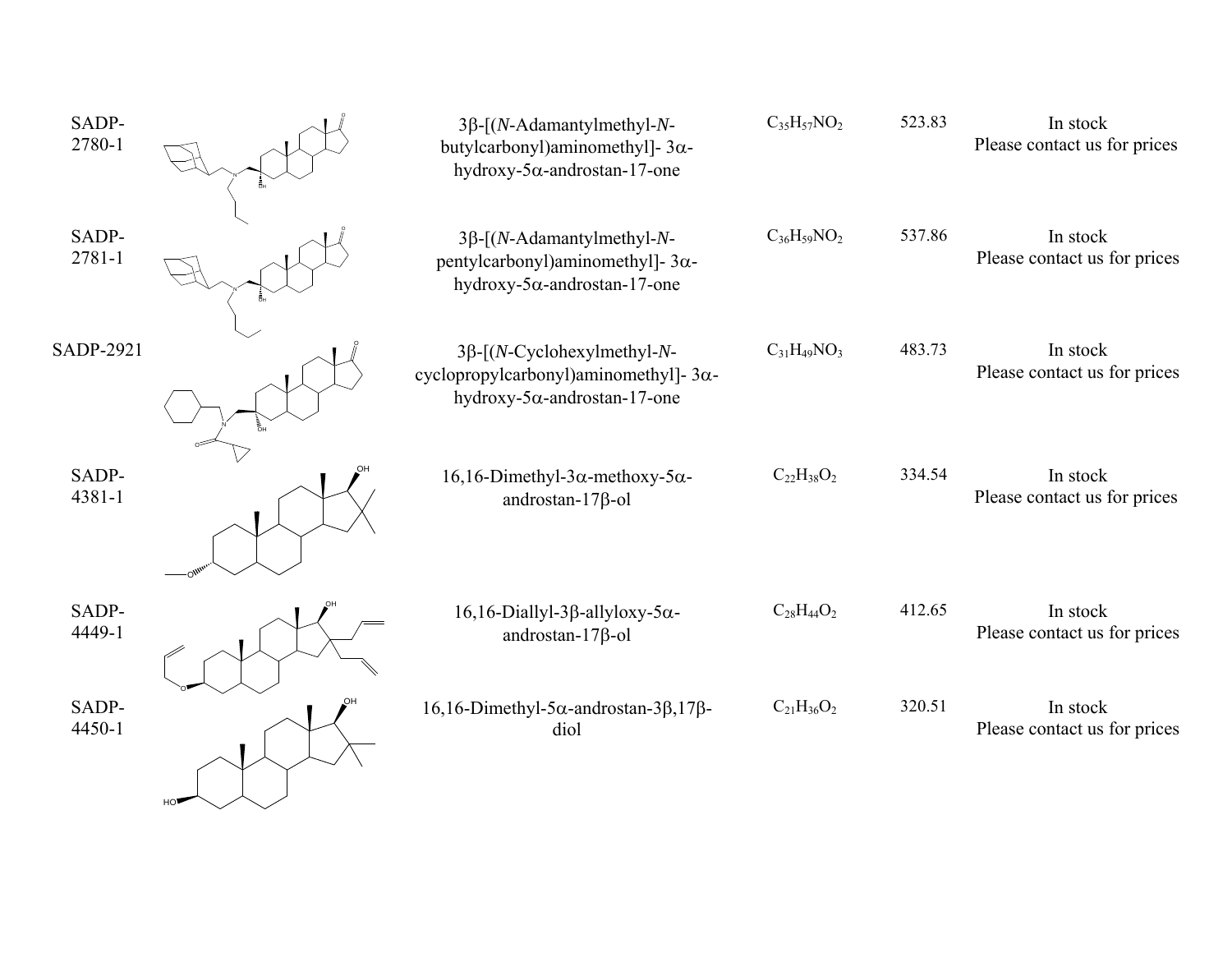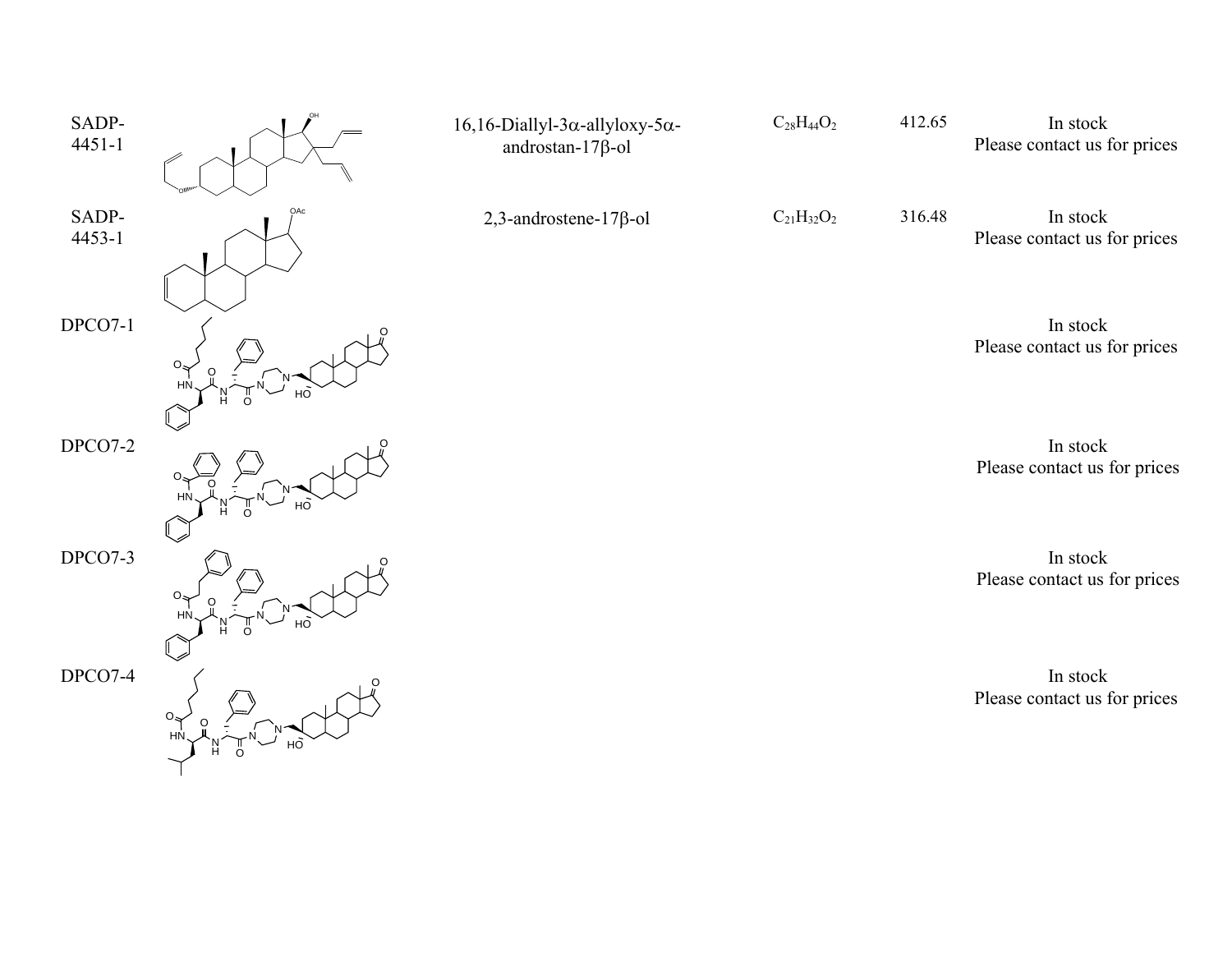

In stock Please contact us for prices

In stock Please contact us for prices

In stock Please contact us for prices

In stock Please contact us for prices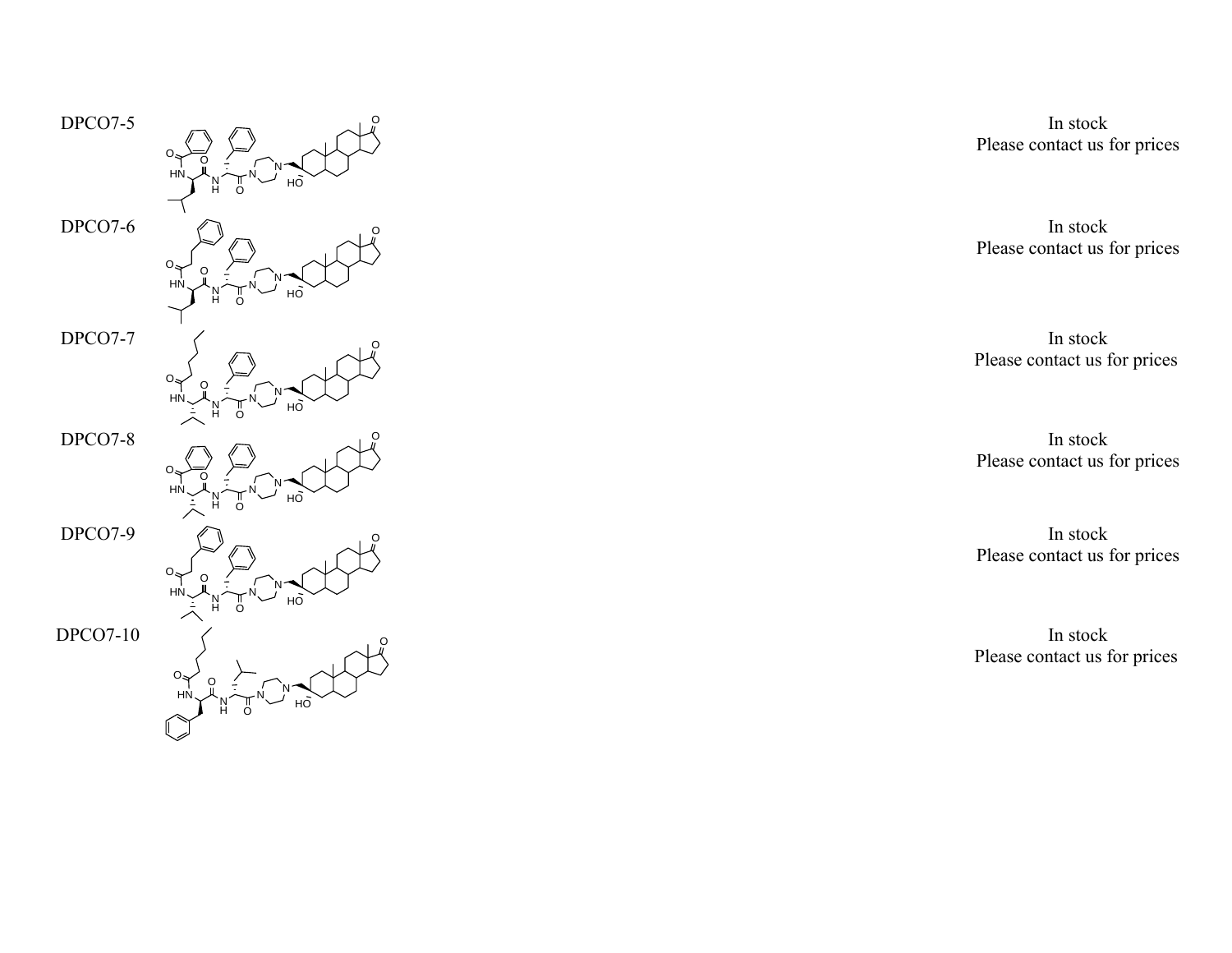

In stock Please contact us for prices

In stock Please contact us for prices

In stock Please contact us for prices

In stock Please contact us for prices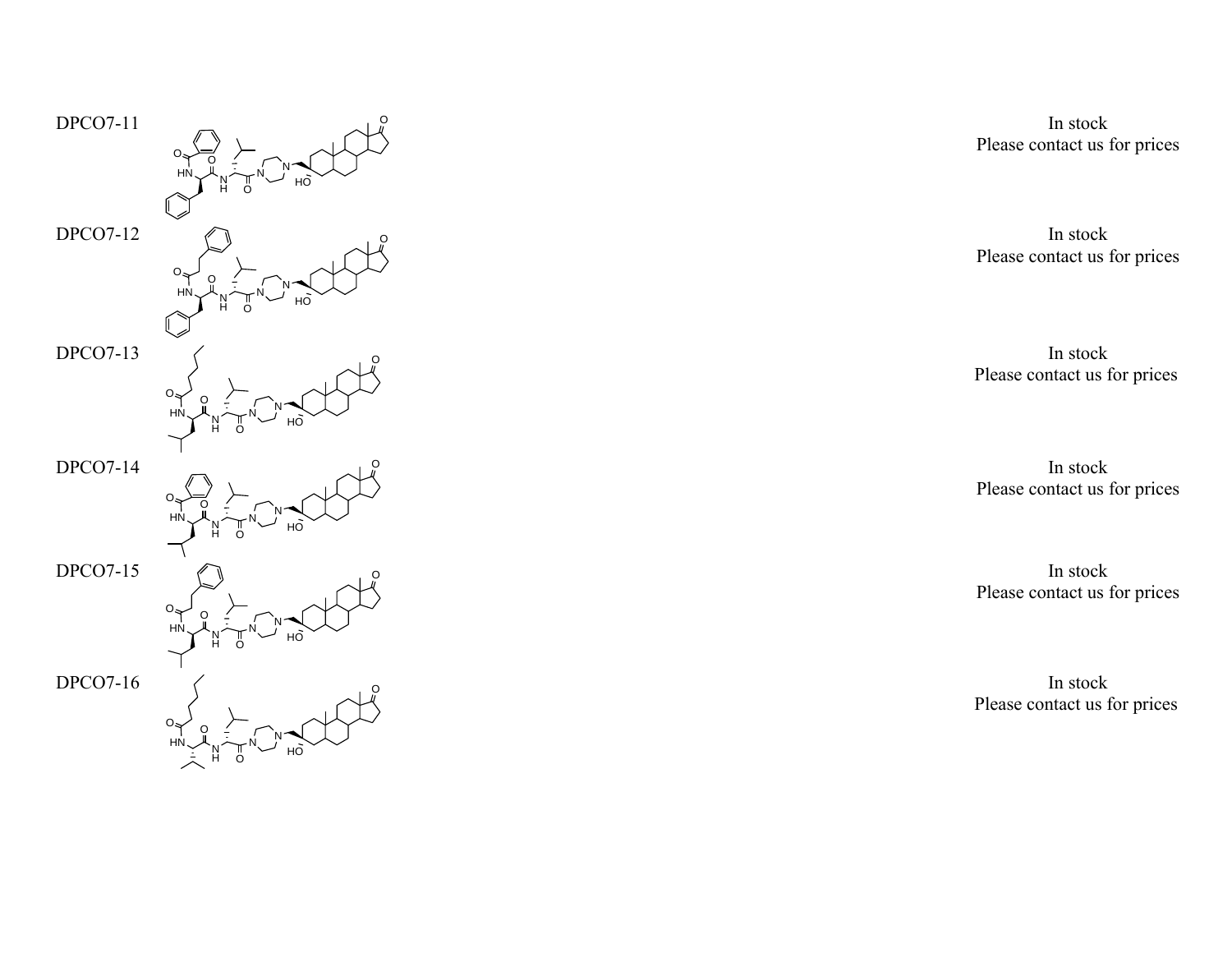

In stock Please contact us for prices

In stock Please contact us for prices

In stock Please contact us for prices

In stock Please contact us for prices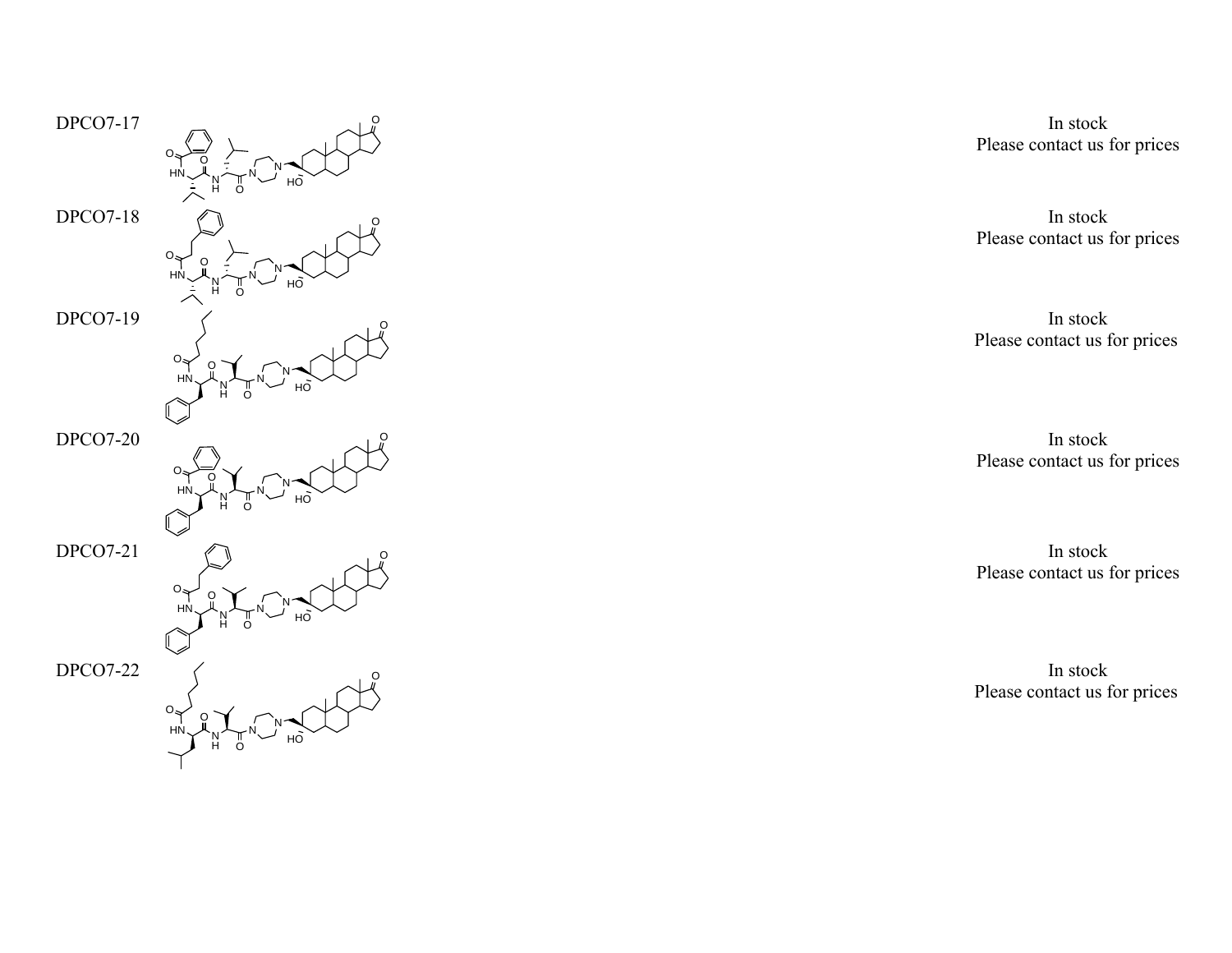

In stock Please contact us for prices

In stock Please contact us for prices

In stock Please contact us for prices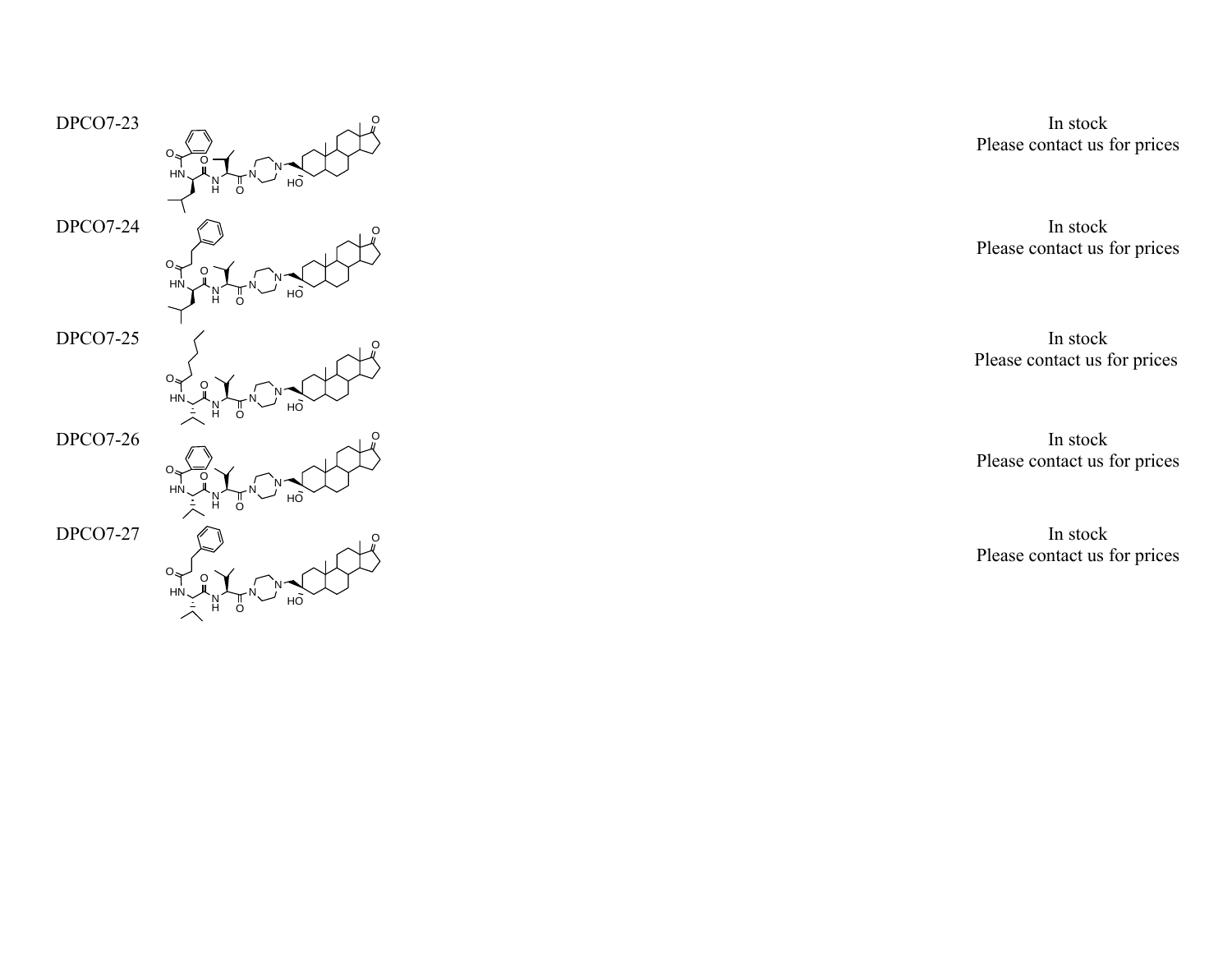## **SERIE ESTRANE (C-18)**

| Catalog #                    | <b>Structure</b> | <b>Name</b>                                                                                                   | Formula             | <b>MW</b> | <b>Size/Price</b>                        |
|------------------------------|------------------|---------------------------------------------------------------------------------------------------------------|---------------------|-----------|------------------------------------------|
| <b>SES-001</b>               |                  | 3-(Methoxymethoxy) estra-1(10), 2, 4-<br>trien-17-one<br>(Estrone-3-methoxymethyl ether)                      | $C_{20}H_{26}O_3$   | 314.5     | In stock<br>Please contact us for prices |
| <b>SES-002</b>               | <b>TBDMSC</b>    | 3-(tert-Butyldimethylsiloxy)estra-<br>$1(10), 2, 4$ -trien-17-one<br>(Estrone 3-tert-butyldimethylsilylether) | $C_{24}H_{36}O_2Si$ | 384.63    | In stock<br>Please contact us for prices |
| <b>SES-009</b>               |                  | Estra-1(10), 2, 4-trien-17-one $(3-$<br>Deoxyestrone)                                                         | $C_{18}H_{22}O$     | 254.37    | In stock<br>Please contact us for prices |
| <b>SES-010</b>               |                  | 17-Oxoestra-1(10), 2, 4-trien-3-<br>yl]boronic acid                                                           | $C_{18}H_{23}BO_3$  | 298.18    | In stock<br>Please contact us for prices |
| <b>SES-011</b>               |                  | 3-Sulfanylestra- $1(10)$ , 2, 4-trien-17-one                                                                  | $C_{22}H_{30}O_2$   | 326.47    | In stock<br>Please contact us for prices |
| SES-012-<br><b>SEDP-114S</b> | HS<br>HO.        | 17-Oxoestra-1(10), 2, 4-triene-3-<br>carboxylic acid                                                          | $C_{19}H_{22}O_3$   | 298.38    | In stock<br>Please contact us for prices |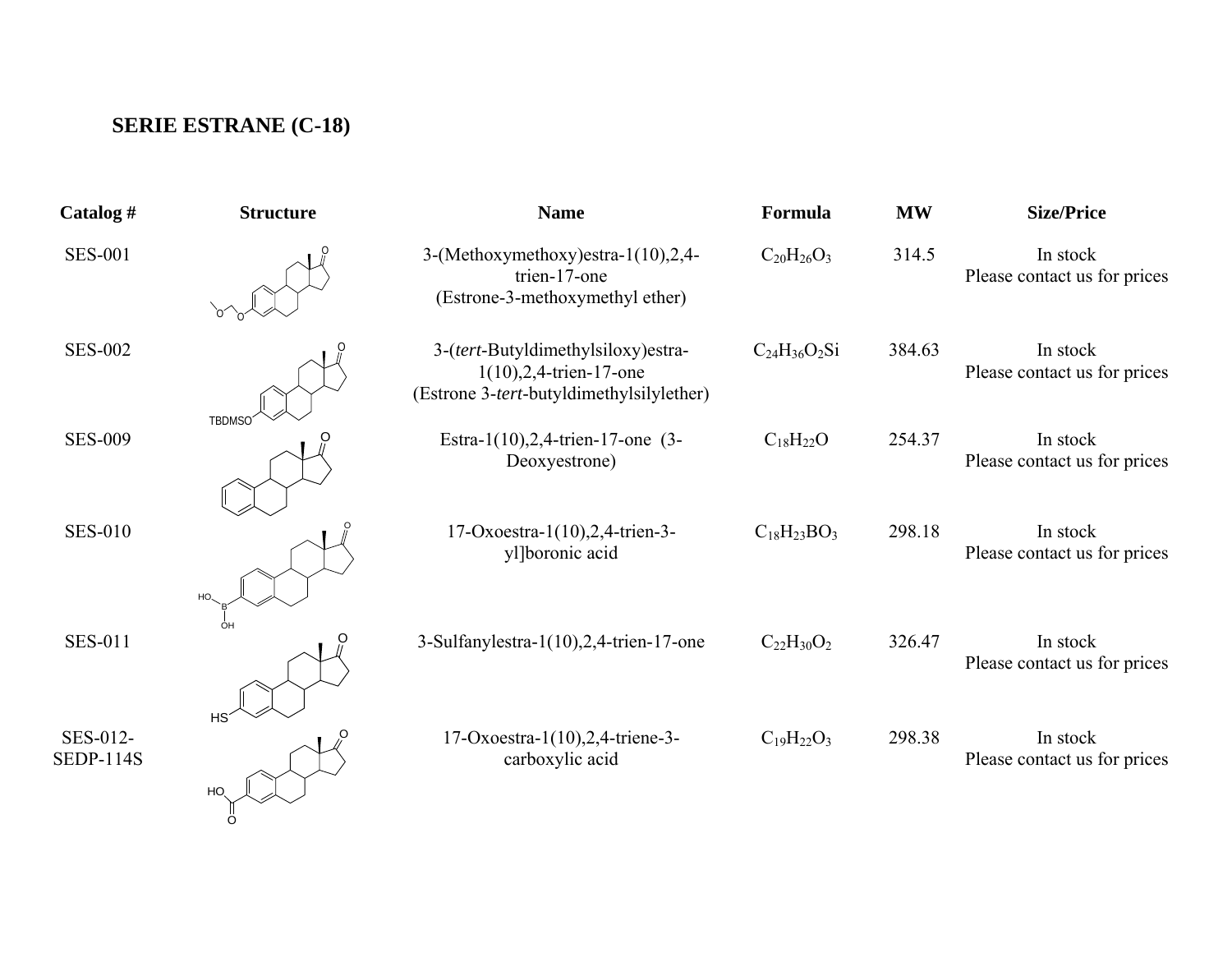| <b>SES-013</b>             | $H_2$        | 17-Oxoestra-1(10), 2, 4-triene-3-<br>carboxamide                                                                   | $C_{19}H_{23}NO_2$  | 297.39 | In stock<br>Please contact us for prices |
|----------------------------|--------------|--------------------------------------------------------------------------------------------------------------------|---------------------|--------|------------------------------------------|
| <b>SEDP-226-</b><br>$2-CS$ |              | $17\alpha$ -Benzyl-3-hydroxyestra-1(10),2,4-<br>trien-17 $\beta$ -ol 3-sulfamate                                   | $C_{25}H_{31}NO_4S$ | 441.6  | In stock<br>Please contact us for prices |
| <b>SEDP-684</b>            | $H_3C(H_2C)$ | 3,17β-Bis-Undecanoyloxyestra-<br>$1,3,5(10)$ -triene<br>(Estradiol bis-undecanoate)                                | $C_{40}H_{64}O_4$   | 608.93 | In stock<br>Please contact us for prices |
| SEDP-<br>1368-CS           |              | $17\beta - O$ -[Spiro(5,5-<br>dimethyltetrahydropyran-6-oxo-2-yl)]-<br>3-(methoxyethoxy)estra-1,3,5(10)-<br>triene | $C_{27}H_{38}O_4$   | 426.59 | In stock<br>Please contact us for prices |
| <b>SEDP-1369</b>           |              | $17\beta - O$ -[Spiro(5,5-<br>dimethyltetrahydropyran-6-oxo-2-yl)]-<br>3-ethoxyestra-1,3,5(10)-triene              | $C_{26}H_{36}O_3$   | 396.56 | In stock<br>Please contact us for prices |
| <b>SEDP-1372</b>           |              | $17\beta - O$ -[Spiro(5,5-<br>dimethyltetrahydropyran-6-oxo-2-yl)]-<br>3-propyloxyestra-1,3,5(10)-triene           | $C_{27}H_{38}O_3$   | 410.59 | In stock<br>Please contact us for prices |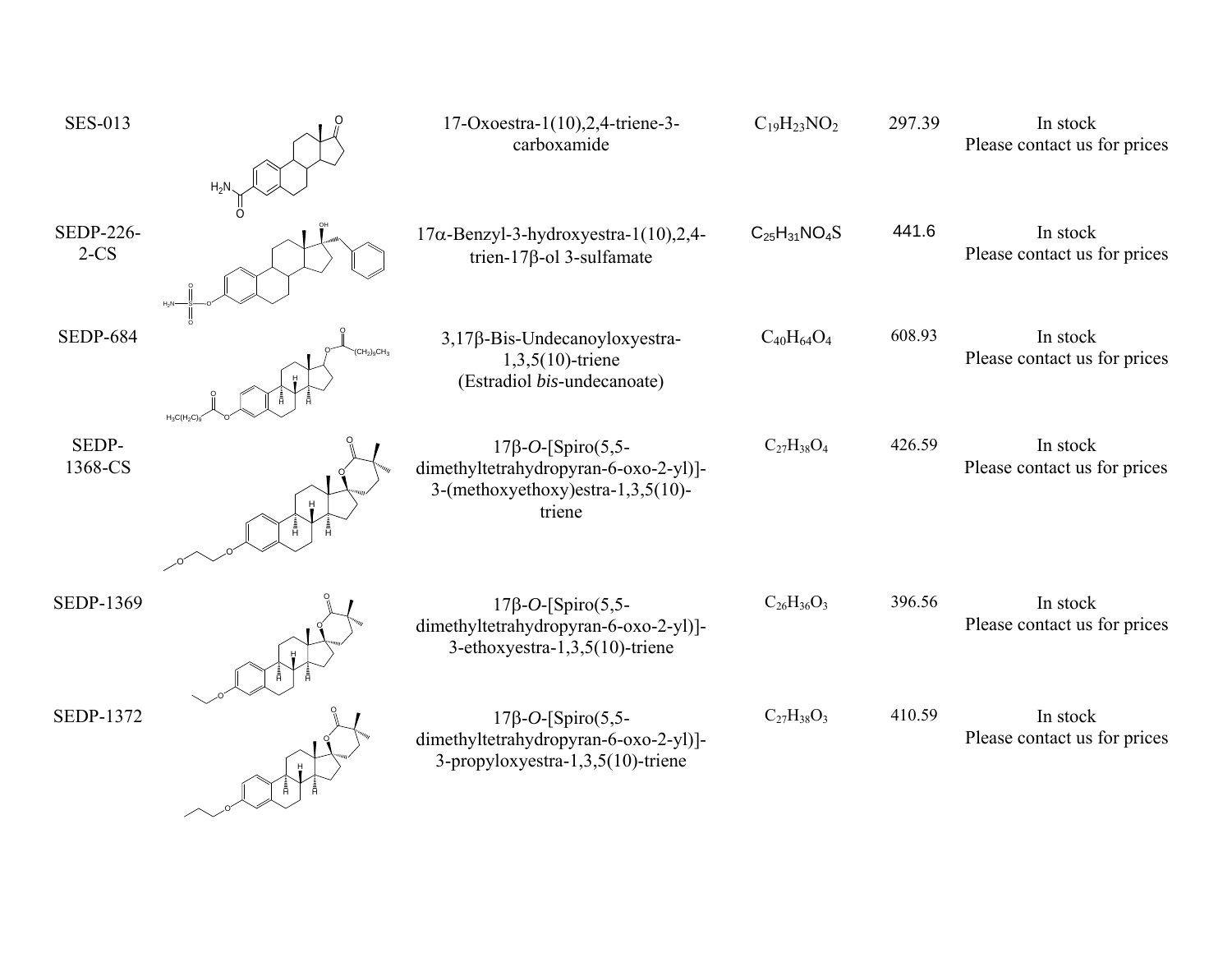| SEDP-1373        | $17\beta - O$ -[Spiro(5,5-<br>dimethyltetrahydropyran-6-oxo-2-yl)]-<br>3-(ethylethoxy) estra-1,3,5(10)-triene                       | $C_{28}H_{40}O_4$   | 440.61 | In stock<br>Please contact us for prices |
|------------------|-------------------------------------------------------------------------------------------------------------------------------------|---------------------|--------|------------------------------------------|
| SEDP-1374        | $3-(3-Butenyboxy) - 17\beta - O$ -[spiro(5,5-<br>dimethyltetrahydropyran-6-oxo-2-yl)]-<br>estra-1,3,5 $(10)$ -triene                | $C_{28}H_{38}O_3$   | 422.60 | In stock<br>Please contact us for prices |
| SEDP-<br>1389-CS | $3-[2-(N,N$ -dimethylamino)ethoxy]-17β-<br>$O$ -[spiro(5,5-dimethyltetrahydropyran-<br>$6-\alpha x_0-2-yl$ ) estra-1,3,5(10)-triene | $C_{28}H_{41}NO_3$  | 439.63 | In stock<br>Please contact us for prices |
| SEDP-<br>1390-CS | $3-[2-(Piperidino)ethoxy]-17\beta-O-$<br>[spiro(5,5-dimethyltetrahydropyran-6-<br>$\alpha$ xo-2-yl)]estra-1,3,5(10)-triene          | $C_{31}H_{45}NO_3$  | 479.69 | In stock<br>Please contact us for prices |
| SEDP-1431        | $3-Hydroxy-17\alpha-(4-tert-$<br>butylbenzyl) estra-1,3,5(10)-trien-17 $\beta$ -ol<br>3-sulfamate                                   | $C_{29}H_{39}NO_4S$ | 497.69 | In stock<br>Please contact us for prices |

 $_{\rm H_2}$ NO $_{\rm 2}$ SO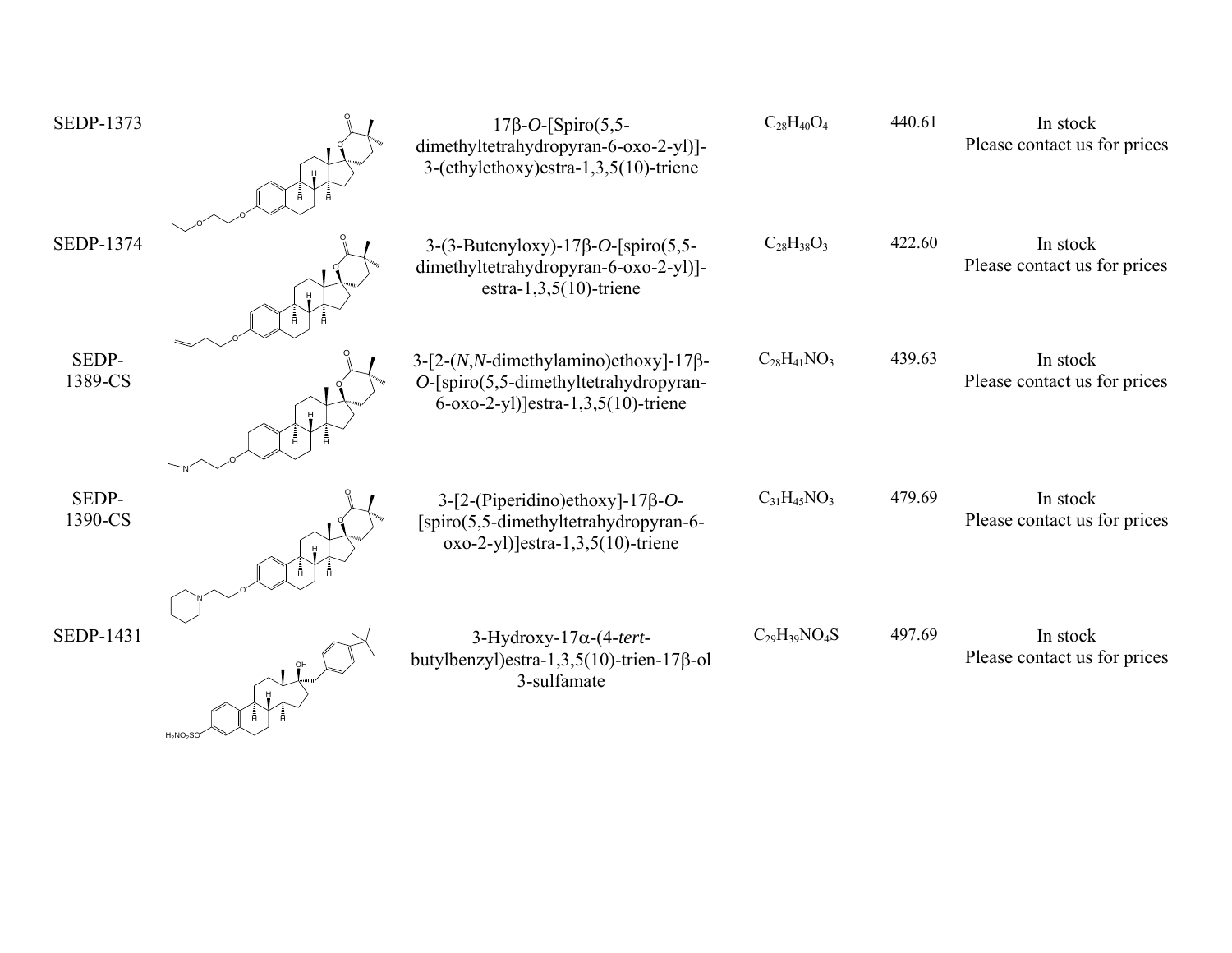| SEDP-<br>1888-C  | $O2$ $S$            | $(13aS)-13a$ -methyl-<br>(2,3,3a,3b,4,5,9,10,11b,12,13,13a)<br>dodecahydronaphtho- $1H$ -<br>cyclopenta $[7,8]$ phenanthro $[3,2-$<br>$e$ ][1,2,3] oxathiazin-1-one-8,8-dioxide                     | $C_{19}H_{23}NO_4S$ | 361.46 | In stock<br>Please contact us for prices |
|------------------|---------------------|-----------------------------------------------------------------------------------------------------------------------------------------------------------------------------------------------------|---------------------|--------|------------------------------------------|
| <b>SEDP-1890</b> |                     | $(13aS) - 13a$ -methyl- $(2,3,3a,3b,4,5)$<br>$, 11b, 12, 13, 13a$ )-decahydronaphtho-1H-<br>cyclopenta <sup>[7,8]</sup> phenanthro <sup>[3,2-1</sup> ]<br>$e$ ][1,2,3] oxathiazin-1-one-8,8-dioxide | $C_{19}H_{21}NO_4S$ | 359.44 | In stock<br>Please contact us for prices |
| <b>SEDP-1907</b> | $H_2N-$             | $3-Hydroxy-2-methoxyestra-1(10),3,4-$<br>trien-17-one 3-sulfamate<br>(2-Methoxyestrone sulfamate)                                                                                                   | $C_{19}H_{25}NO_5S$ | 379.47 | In stock<br>Please contact us for prices |
| SEDP-<br>1908-B  |                     | $17\alpha$ -(4-tert-butylbenzyl)-3-hydroxy-2-<br>methoxyestra-1(10), 3, 4-trien-17 $\beta$ -ol 3-<br>sulfamate                                                                                      | $C_{30}H_{41}NO_5S$ | 527.72 | In stock<br>Please contact us for prices |
| SEDP-<br>1914-B  | O<br>$H_2N-$<br>-SO | $3-Hydroxy-2-methoxyestra-1(10),3,4-$<br>trien-17 $\beta$ -ol 3-sulfamate<br>(2-Methoxyestradiol-3-sulfamate)                                                                                       | $C_{19}H_{27}NO_5S$ | 381.49 | In stock<br>Please contact us for prices |

O